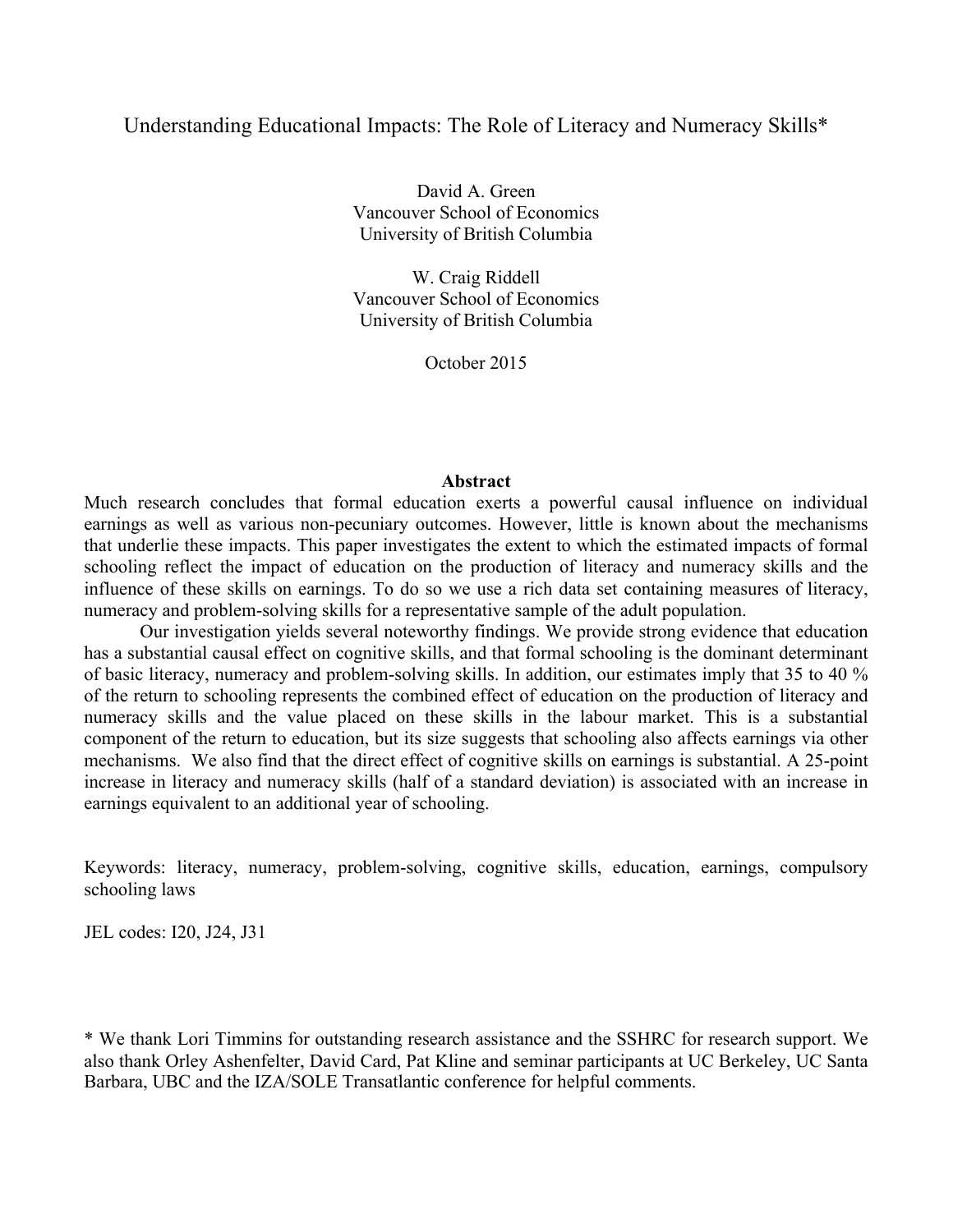#### **1. Introduction**

Education has numerous – and profound – consequences for individuals and society. As many studies have documented, education is one of the best predictors of "who gets ahead." Better-educated workers experience higher lifetime earnings, less unemployment and work longer. Higher education is also associated with longer life expectancy, improved health, reduced participation in crime, and greater civic participation. These correlations have been known for along time. A substantial body of recent research concludes that these relationships reflect, at least in part, causal influences of schooling on individual outcomes. The relationship between education and earnings has been extensively investigated. As the surveys by Card (1999, 2001) indicate, there is now strong evidence that schooling exerts a substantial causal impact on individual earnings. Similarly, recent research finds evidence of causal linkages between education and numerous non-pecuniary outcomes (Grossman, 2006; Oreopoulos and Salvanes, 2011). These include reduced participation in crime (Lochner and Moretti, 2004), greater civic participation (Dee, 2004; Milligan, Moretti and Oreopoulos, 2004) and greater life satisfaction (Oreopoulos,  $2007$ ).<sup>1</sup> There is also growing evidence of inter-generational impacts, implying that benefits also accrue to the children of those receiving additional schooling (e.g. Plug, 2004; Black, Devereux and Salvanes, 2005; Oreopoulos, Page and Stevens, 2006).

Although these and other consequences of additional schooling are increasingly becoming understood, much less is known about the mechanisms through which schooling exerts such powerful effects. Does schooling enhance individuals' cognitive skills such as literacy, numeracy and problemsolving skills, enabling them to acquire and process information as well as perform more complex tasks in the workplace, thus increasing their value to employers? As Sen (1999) emphasizes, individuals without basic literacy and numeracy skills cannot assume a full and equal role in social and political discourse. If schooling plays an important role in the production of basic literacy and numeracy skills, low earnings and low levels of civic participation could be a consequence of limited education. Or do the consequences of education arise because additional schooling enhances non-cognitive skills such as reliability, time management, and the ability to get along with others and to work effectively in teams? Another possibility is that additional education – to the extent that it is associated with higher earnings - relaxes budget constraints. Improvements in health and well-being could be associated with higher income, to the extent that income is not taken into account in studies of the relationship between

 $1$  Evidence of causal impacts of education on health and longevity is mixed (Lleras-Muney, 2005; Oreopoulos, 2007; Clark and Royer, 2013; Grossman, 2015).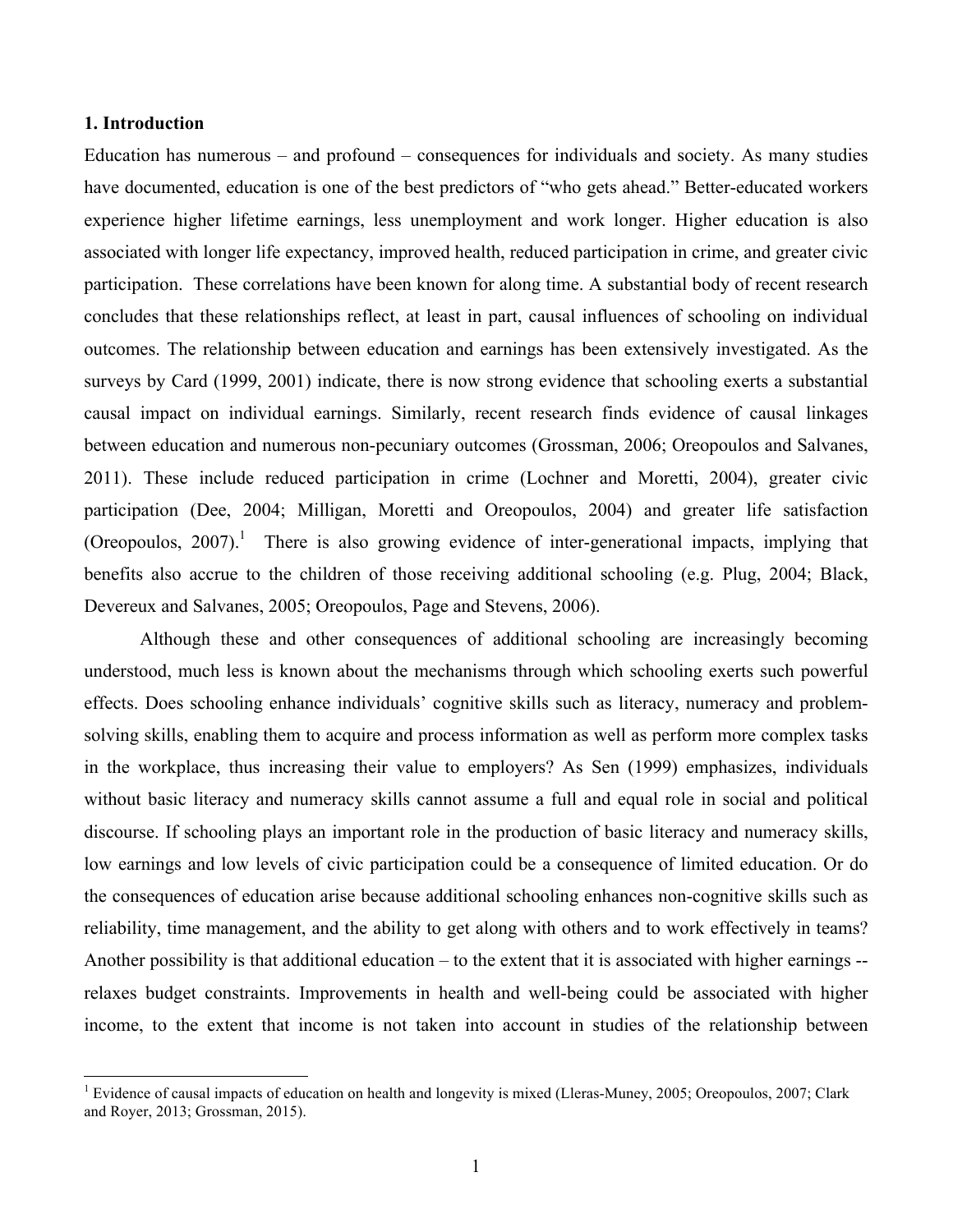schooling and various non-pecuniary outcomes. Finally, education may alter individual preferences – making people more "forward looking" and thus more willing to make investments – such as adopting healthy behaviors – that pay off in the future.

The purpose of this paper is to investigate the extent to which the impacts of education arise from the effects of schooling on basic literacy and numeracy skills and the consequences of these skills for labour market outcomes. Specifically, we provide estimates of the fraction of the return to schooling that can be attributed to the combined effect of education on the production of literacy and numeracy skills and the value placed by these skills in the labour market.

Examining the role played by cognitive skills production seems a natural starting point for beginning to understand why schooling has powerful effects on many dimensions of individuals' lives. The concept of human capital has traditionally emphasized the acquisition of such skills as a key part of the educational process. Although education has multi-dimensional objectives, school systems around the world are judged, at least in part, by their ability to impart basic literacy, numeracy and analytical skills to students. Further, the importance of literacy, numeracy and problem-solving skills is often emphasized by employers.

Key to our investigation is a rich source of data on the literacy, numeracy and problem-solving skills of a representative sample of the adult population. These data also contain rich information on labour market outcomes, educational attainment and family background. Using these data we study the causal impact of education on literacy, numeracy and problem-solving test scores. We then estimate the impact of schooling on earnings using methods similar to those used in previous studies. Introducing measures of literacy and numeracy skills into these equations allows us to assess the extent to which estimated returns to schooling reflect the cognitive skill production mechanism.

Our analysis of the effect of schooling on skill production and the impacts of education and skills on earnings must deal with the potential endogeneity of educational choices. To do so we take advantage of the rich data and control for variables such as family background and ability proxies that are often unobserved. We also adopt an instrumental variables strategy using both Canadian compulsory schooling laws and information on the province in which the respondent attended secondary school to form instruments for education.

Our investigation yields several noteworthy findings. First, we provide strong evidence that education has a substantial causal effect on basic literacy, numeracy and problem-solving skills, and that formal schooling is the dominant determinant of these cognitive skills. Our instrumental variables

2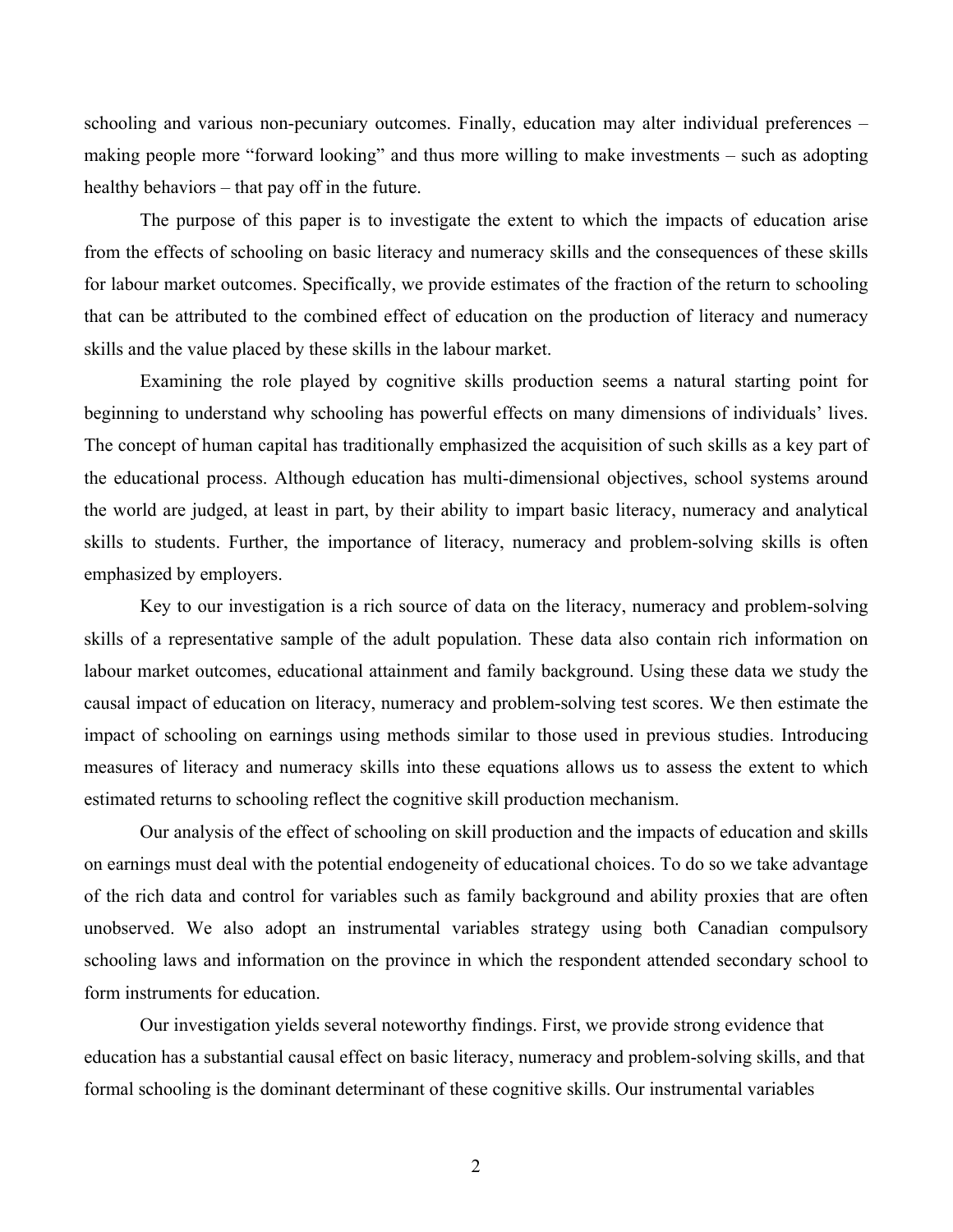estimates indicate that each additional year of schooling raises average skills by about 7% or about onetenth of a standard deviation of the skill score distribution. In addition, age (or experience) has little impact on literacy and numeracy skills, suggesting that the positive relationship between experience and earnings arises for other reasons. Furthermore, parental characteristics have only modest effects on cognitive skills, once we control for the individual's education. The influence of parental characteristics on skills arises indirectly through their powerful influence on the child's education.

Our estimates imply that about 35% to 40% of the return to schooling represents the combined effect of education on the production of literacy and numeracy skills and the value placed on these skills in the labour market. This is a substantial component of the return to education, but its size suggests that schooling also affects earnings via other mechanisms. We also find that the direct effect of cognitive skills on earnings is substantial. A 25-point increase in literacy and numeracy skills (half of a standard deviation) is associated with an increase in earnings equivalent to an additional year of schooling.

The paper is organized as follows. The next section outlines a simple conceptual framework that underlies our analysis. Section 3 describes our data and its suitability for studying the cognitive skill production mechanism, while section 4 presents estimates of the causal impact of formal schooling on literacy, numeracy and problem-solving skills. The fifth section examines the extent to which typical estimates of the returns to schooling reflect the combination of the effect of schooling on cognitive skills and the way these skills are rewarded in the labour market. The final section concludes.

#### **2. Conceptual Framework**

This section sets out a simple hedonic framework for considering earnings generation and its relationship to cognitive skills. Our approach builds on Welch (1969) and Rosen (1974). We distinguish between skills (personal characteristics that aid in productivity in specific tasks and that can be acquired by the individual) and abilities (innate, productive characteristics). In this taxonomy, skills include cognitive skills such as literacy and non-cognitive skills such as persistence and conscientiousness. The key distinction is that between attributes that are acquirable (skills) and those that are innate (abilities).

Assume that each worker potentially possesses a range of skills and can possess each of them in varying amounts. To simplify the exposition we will couch our discussion in terms of three skills. Individual earnings are determined according to some function of the skills an individual possesses and puts into use, as follows:

<sup>ε</sup> *i 3 i 2 l*)  $E_i = f$  ( $G_i^1$ ,  $G_i^2$ ,  $G_i^3$ )+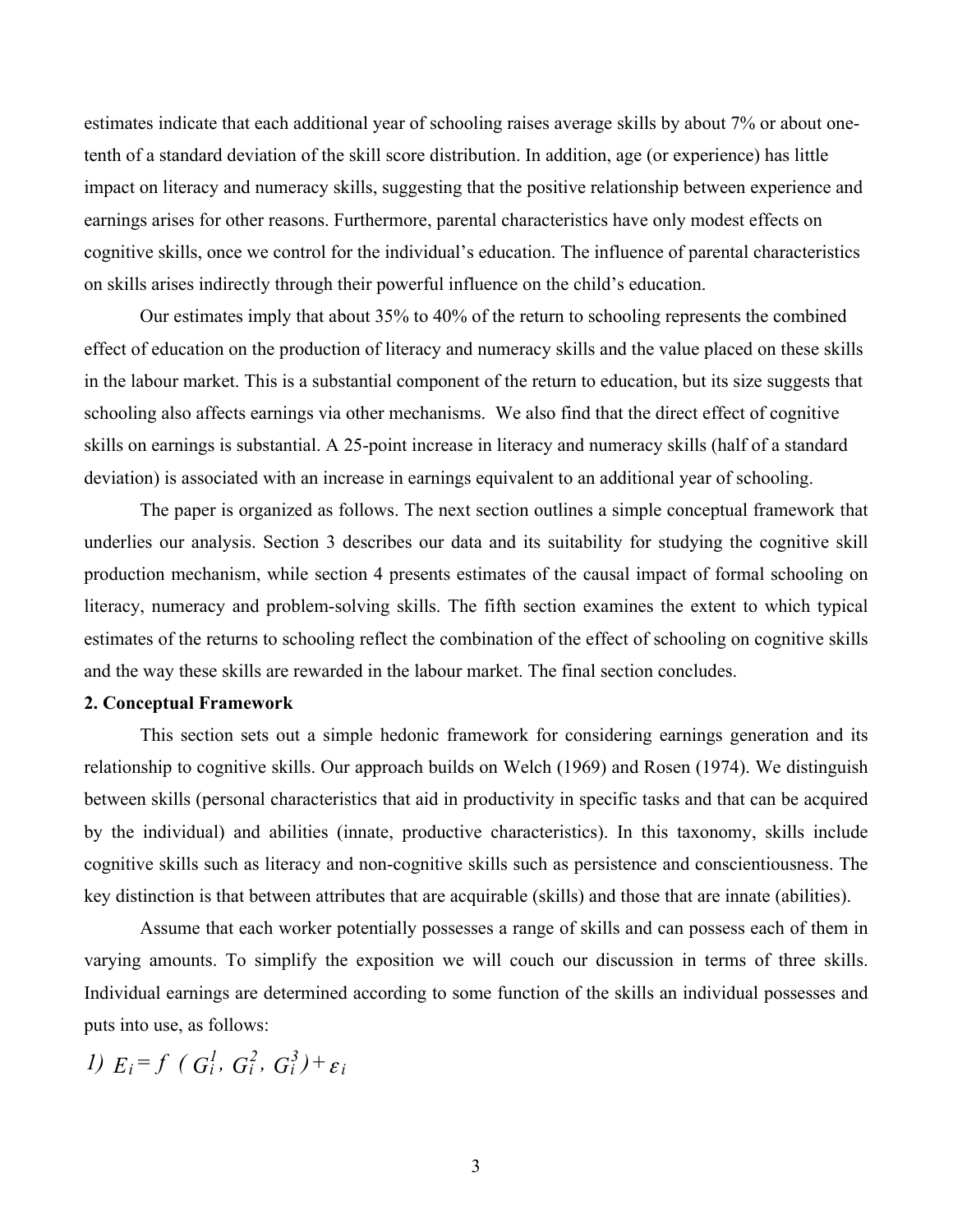where  $E_i$  are earnings for individual i,  $G_i^k$  is the amount of skill k that person i supplies in the market, and  $\varepsilon_i$  is a disturbance term that is independent of the skills. The disturbance term captures either individual idiosyncratic events that are independent of the skill levels or measurement error in earnings. We interpret the f(.) function as an earnings generation function derived ultimately from an overall production function that is separable in other (non-skill) inputs. Thus, by characterizing the f(.) function, we can learn about the importance of the various skills and how they interact in production. To focus ideas, we will think of  $G<sup>1</sup>$  as cognitive skills of the type measured in literacy tests,  $G<sup>2</sup>$  as other (perhaps manual) skills that are not captured in such tests, and  $G<sup>3</sup>$  as non-cognitive characteristics such as persistence that might be partly acquired through schooling.

Characterizing 1) would be a relatively straightforward exercise if we observed the skills,  $G_i^k$ . Typically, of course, we do not observe them. What we do observe are some of the inputs used in generating the skills. To see how they enter our framework, consider a set of production functions for generating the skills:

# 2)  $G_i^k = h_k$  (*yrs*<sub>*i*</sub>, exp<sub>*i*</sub>,  $\theta_i$ )

where *k* indexes the skill type, yrs corresponds to years of formal schooling, exp is years of work experience and  $\theta$  is a vector of innate abilities. The vector of abilities,  $\theta$ , may include both cognitive and non-cognitive elements. That is, non-cognitive abilities such as persistence could be useful in generating both non-cognitive and cognitive skills.

If we do not observe the  $G_i^k$ s directly, we can obtain an estimating equation by substituting equation 2) into 1). This yields a reduced form specification for earnings given by:

3) 
$$
E_i = g(\gamma \, \text{yrs}_i, \, \text{exp}_i, \, \theta_i) + \varepsilon_i
$$

Thus, we are considering a hierarchical model in which covariates commonly used in wage regressions are inputs into skill production and these skills (plus an independent error term) determine wages.

Now, let us examine the partial derivatives of earnings with respect to each of the skill production inputs (e.g., schooling, experience or an element of the ability vector). The partial derivative associated with one of the inputs, x, can be expressed as,

4) 
$$
\frac{\partial E}{\partial x} = \frac{\partial f}{\partial G^1} * \frac{\partial h_1}{\partial x} + \frac{\partial f}{\partial G^2} * \frac{\partial h_2}{\partial x} + \frac{\partial f}{\partial G^3} * \frac{\partial h_3}{\partial x}
$$

where we suppress the *i* subscript for simplicity. Thus, if x corresponds to years of schooling, then equation 4) says that the observed effect of an additional year of schooling reflects the effects of an extra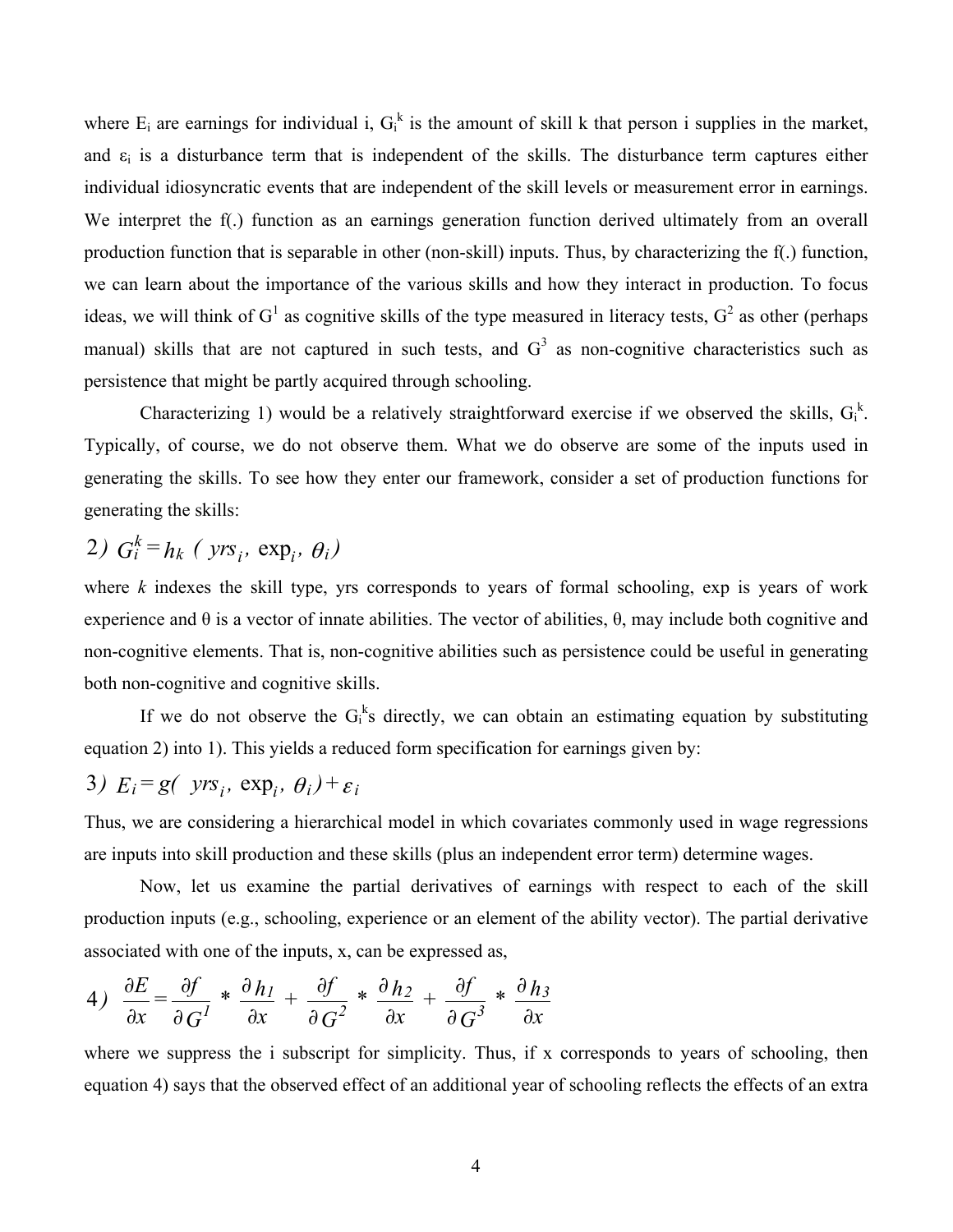year of education on the production of each skill times the implicit price paid for that skill. It is apparent from equation 4) that with measures only of earnings and observable inputs used in producing skills, we cannot make any statements about skill production or how skills combine in production. However, if we have individual observations one or more skills, we can potentially say much more.

With  $G<sup>1</sup>$  observed, our quasi-reduced form earnings function becomes:

5) 
$$
E_i = g^*(G_i^l, yrs_i, \exp_i, \theta_i) + \varepsilon_i
$$

Now consider the derivative of  $g^*$  in equation 5) with respect to x:

$$
6) \frac{\partial g^*}{\partial x} = \frac{\partial f}{\partial G^2} * \frac{\partial h_2}{\partial x} + \frac{\partial f}{\partial G^3} * \frac{\partial h_3}{\partial x}
$$

Note that we can infer the contribution of  $G<sup>1</sup>$  to earnings generation from the differences between the reduced form derivative 4) and the quasi-reduced form 6). Taking this difference yields:

$$
7\frac{\partial f}{\partial x} - \frac{\partial g}{\partial x} = \frac{\partial f}{\partial G} \cdot \frac{\partial h}{\partial x}
$$

This difference (e.g., the difference between the derivative of earnings with respect to schooling first not conditioning and then conditioning on  $G<sup>1</sup>$ ) represents the fraction of the total impact of schooling on earnings due to the impact of formal schooling in generating literacy skills and impact of literacy skills on earnings. Given that we observe  $G^1$ , we can go further and derive insights into the production of  $G^1$ through direct estimation of the skill production function 2). This is what we do in the fourth section.

Note that, as expressed in equation 4), the implicit skill prices facing an individual will be a function of the ability vector  $\theta_i$ . The fact that the implicit skill price may vary with unobserved influences points to the use of quantile regressions since they effectively allow us to observe derivatives of earnings with respect to observable variables at the different values of the unobservables that generate the various conditional quantiles. Moreover, under certain conditions we could sign the relationship between the implicit skill price and unobserved ability based on how *G f*  $\partial\, G^1$ ∂f varies across increasing

conditional earnings quantiles.<sup>2</sup> We return to this point in section 5 of the paper.

<sup>&</sup>lt;sup>2</sup> Sufficient conditions are if (i)  $\theta_i$  is a scalar rather than a vector, (ii) the h(.) functions are monotonic in  $\theta_i$  and (iii) the f(.) function are monotonically increasing in skills. If so, increasing quantiles of the earnings distribution, conditional on  $G^1$ , yrs and exp, are associated with increasing values of  $\theta_i$ .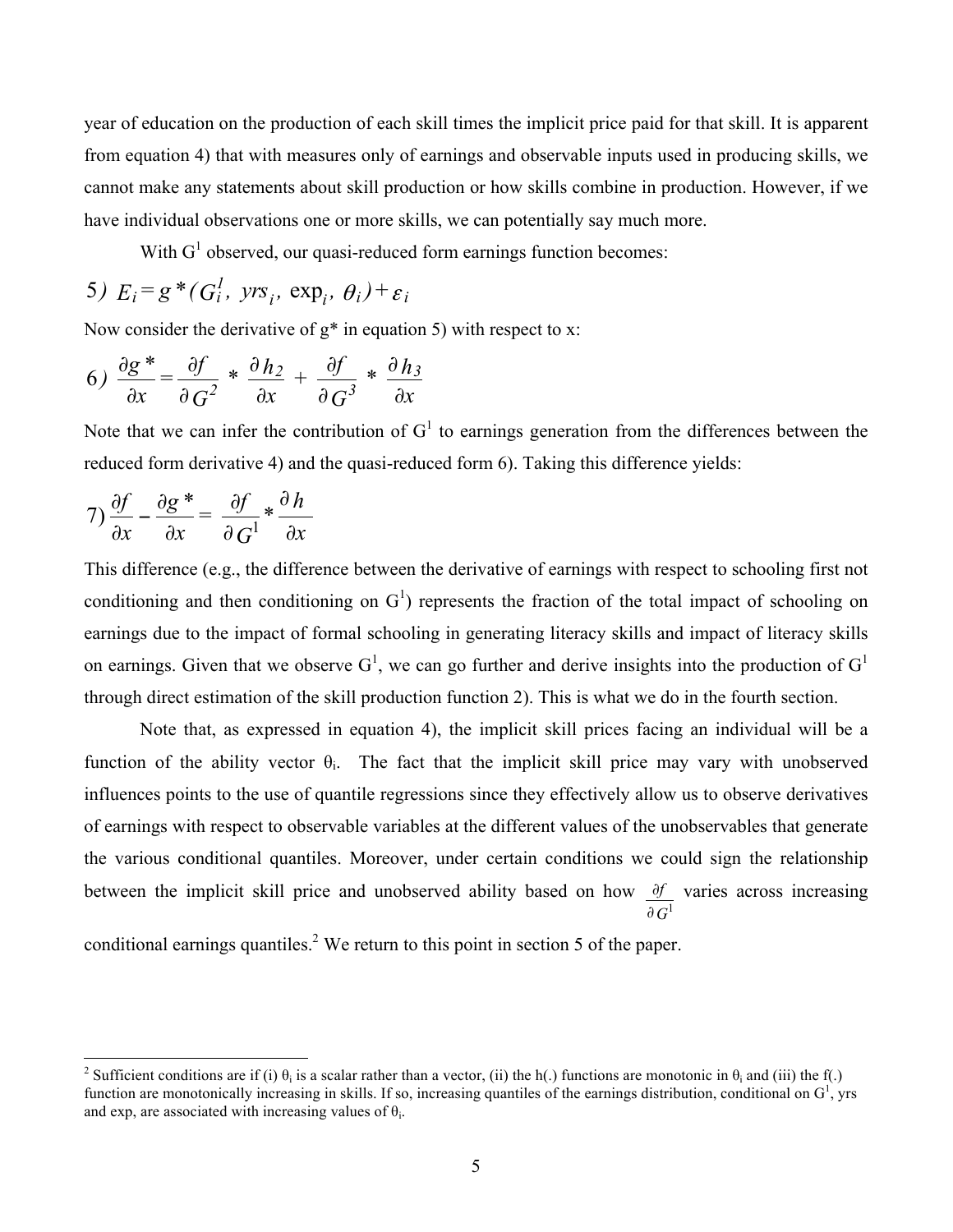#### **3. Data**

The main dataset we use in this investigation is the International Adult Literacy and Skills Survey (IALSS), the Canadian component of the Adult Literacy and Life Skills Survey (ALL). Statistics Canada carried out this survey in 2003 to study the skills of Canadians. The IALSS includes standard questions on demographics, labour force status and earnings, but it also measures literacy and related cognitive skills in four broad areas: Prose Literacy, Document Literacy, Numeracy, and Problem Solving. Perhaps of most importance for our purposes, the IALSS did not attempt to measure abilities in math and reading but tried to assess capabilities in applying skills to situations found in everyday life. Thus, the Prose questions in the surveys assess skills ranging from items such as identifying recommended dosages of aspirin from the instructions on an aspirin bottle to using "an announcement from a personnel department to answer a question that uses different phrasing from that used in the text." The Document questions, which are intended to assess capabilities to locate and use information in various forms, range from identifying percentages in categories in a pictorial graph to assessing an average price by combining several pieces of information. The Numeracy component ranges from simple addition of pieces of information on an order form to calculating the percentage of calories coming from fat in a Big Mac based on a nutritional table. Thus, the questions are related to implementation and use of skills in the real world and are intended not just to elicit current capacities but also adaptability to answering questions in other contexts (Murray, Clermont and Binkley, 2005).<sup>3</sup> This is an important point for the interpretation of our results since we interpret the test results as revealing job relevant skills at the time of the interview rather than inherent abilities.

In addition to providing measures of cognitive skills used in daily life, these data have three important features. First, they provide measures of skills for a representative sample of the adult population. Other measures of abilities or skills typically take the form of student achievement while in school or ability measures such as IQ taken at a young age. Second, the sample size is large, allowing analysis that would not be feasible with a much smaller sample. Our sample contains observations on 23,038 individuals, in contrast to the 1994 Canadian IALS that had 5660 observations.<sup>4</sup> Third, the IALSS data provide rich information on educational attainment and several key variables used in our

<sup>&</sup>lt;sup>3</sup> The IALSS builds on the International Adult Literacy Survey (IALS) that was carried out in several countries during the period 1994 to 1998.

Sample sizes for the IALS surveys carried out in the mid- to late-1990s were typically less than 6,000, even for large countries such as the U.S. and Germany. The large Canadian sample size is also unique in the current round of data collection that started in 2003.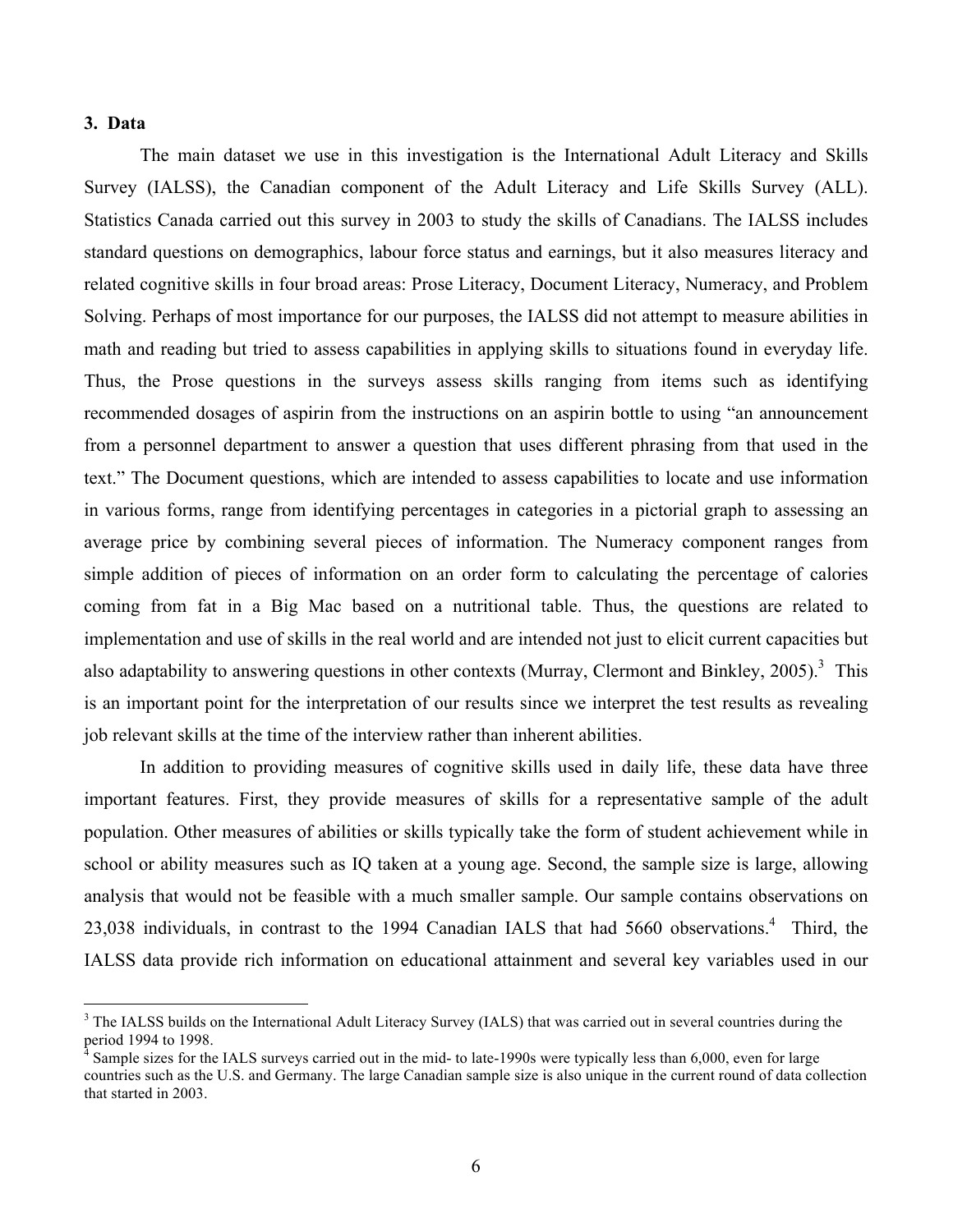analysis, including exact date of birth, province of birth, province in which the respondent attended secondary school, and province of current residence.

The survey covers individuals age 16 and over, and this is also the age range that we focus on in our analysis. In order to focus attention on the Canadian educational system and cognitive skill generation in Canada, we exclude from our sample anyone born outside of Canada.We also drop individuals who list their main activity as "student" in order to focus on the effect of completed schooling and what happens subsequently to individual skills and outcomes such as earnings. We also drop the over-sampled aboriginal population, reserving a careful analysis of these individuals for a separate paper. For reasons discussed later, we also focus on those with 16 years of schooling or less. The result is a sample of size 12,370, which forms the basis of our initial analysis of the determinants of cognitive skills. However, when we turn to our investigation of the impact of cognitive skills on earnings, we restrict ourselves to those employed at the time of the survey. We also drop the selfemployed and workers with weekly earnings that are less than \$50 and over \$20,000. The latter restriction cuts out a small number of individuals with earnings that are substantial outliers relative to the rest of the sample. We exclude the self employed because we wish to assess the way skills are rewarded in the labour market, and self employed earnings reflect both that remuneration and returns to capital. We include both males and females throughout, dividing the analysis on gender lines in some places. Finally, we use the sample weights throughout the analysis, so all summary statistics and regression estimates are nationally representative.

For the earnings analysis our dependent variable is weekly earnings. In the IALSS respondents are first asked about their standard pay period and then asked about typical earnings in that pay period. Using these responses we construct a weekly earnings measure for each paid worker. Thus, for example, in the case of individuals who are paid monthly we divide their usual monthly earnings by 4.333.

A salient feature of the data is the strong correlation among the various cognitive skill measures. The correlation between the Prose literacy and Document literacy scores is 0.96, that between Prose literacy and Numeracy is 0.90, and the correlation between Prose literacy and Problem Solving is 0.93. Further, a principal components analysis indicated only two principal components with the first being vastly more important and placing equal weight on all four scores. Thus a simple average of the four scores captures much of the information available in the skill measures. This is the skill measure that we use in much of the analysis, but we do report some results for the four individual skills.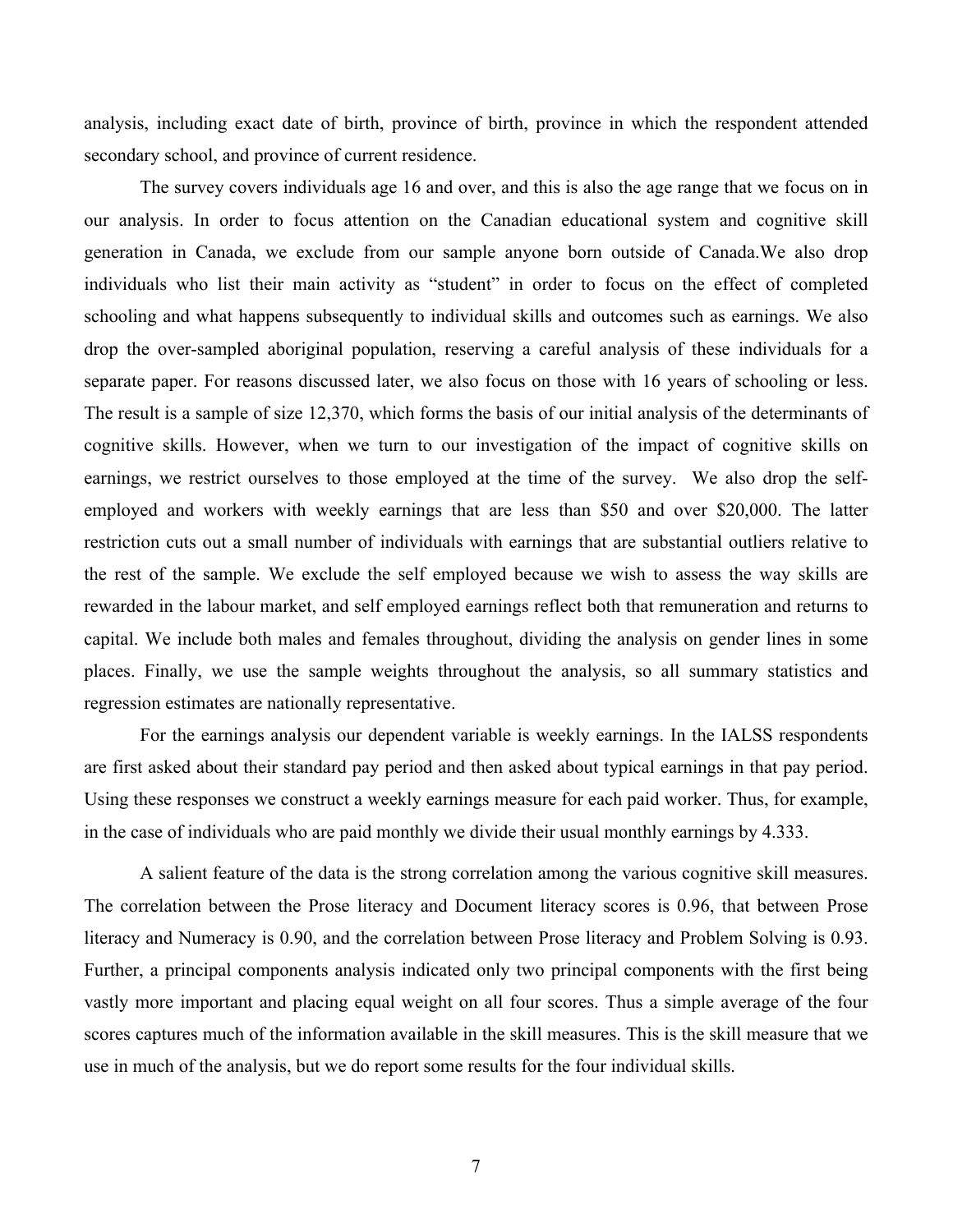We also compiled data on compulsory schooling laws in Canada. We use the minimum school leaving age as an instrument for schooling.<sup>5</sup> Changes in compulsory schooling laws have been shown to have significant effects on educational attainment, and have been a commonly used instrument for education in many studies (see, for example, Acemoglu and Angrist, 2000; Lochner and Moretti, 2004; Milligan, Moretti and Oreopoulos, 2004; and Oreopoulos, 2006). In Canada, education falls under provincial jurisdiction and compulsory schooling laws vary across provinces as well as over time within provinces. Based on detailed information on compulsory schooling in Canadian provinces we created three indicator variables for the school leaving age:  $\leq 15$ , 15 to  $\leq 16$ , and 16 or more, as explained more fully below.<sup>6</sup> Likewise, we created three indicator variables for the school entry age:  $\leq$ 7, 7 and 8 years.

Table 1 reports summary statistics for our sample. The literacy test outcomes are scaled to fall between 0 and 500, with our average of the four scores having a mean of 261 and a wide range. Females are slightly over-represented in the sample relative to the population but we control for gender in all of our estimates. The average number of years of completed schooling (11.5) is less than what is found in other Canadian surveys, reflecting the exclusion of those with more than 16 years of schooling. Comparing this number to the fact that over 50% of respondents report that their parents were high school dropouts reflects strong progress in education across generations. What we call the "ability proxies" (the variables containing recollections of perceptions of school) exhibit real variability, implying they may be useful as covariates.

The minimum school leaving age has increased over time in all provinces, and the maximum school entry age has declined. However, at any point in time there is considerable variation across jurisdictions in compulsory schooling provisions. About one-third of the sample faced a school leaving age of 15, and almost half the sample faced school leaving ages of 16 years or higher. Close to one-half of the sample faced a school entry age of less than 7 years.

### **4. The Generation of Cognitive Skills**

This section examines the sources of literacy, numeracy and problem-solving skills (which we refer to simply as "cognitive skills" or "literacy skills"). We focus on the average skill score as our representative measure. Our regressions use the log of the average score as the dependent variable so our estimated coefficients show impacts in terms of percentage changes in skills.

 $5$  We compiled data on the school leaving age from provincial statutes and the date of proclamation or ascension from provincial regulations. Our data are similar to those compiled by Oreopoulos (2006).

<sup>&</sup>lt;sup>6</sup> When there are exemptions or other requirements, we use the main and most basic school leaving age. We also use the urban school leaving age if both urban and rural ages are specified.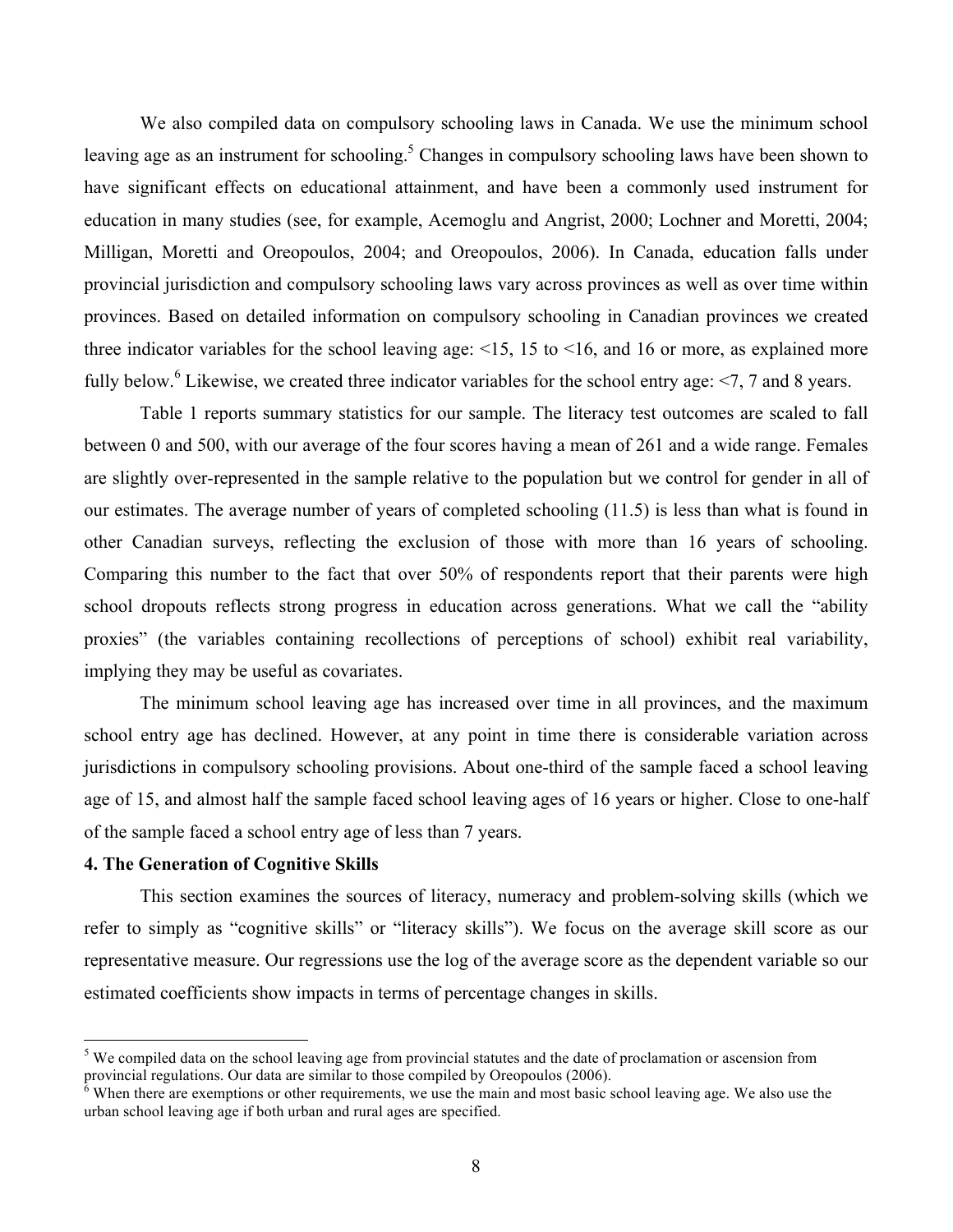Before presenting the estimation results, we set out a brief, heuristic model of cognitive skill generation. The model will help to put our estimates in context as well as providing guidance in thinking about identification issues. Consider a simple model in which individuals start out at birth endowed with two key characteristics: their ability and parental resources. By parental resources, we mean something quite broad, incorporating both parental income and parental willingness and ability to support their children's education and literacy acquisition. Pre-school children begin to acquire literacy based on these fundamental characteristics. Once they enter school, these characteristics interact with characteristics of the education system such as teacher quality, class size and the attitudes and abilities of peers. New additions to cognitive skills with each year of schooling are then functions of ability, parental resources, school characteristics and the literacy and numeracy level at the beginning of the period. These influences may interact in complicated ways. These additions continue until the legal school leaving age. After that point until the end of high school, students make a decision each year on whether to continue in school. That decision will again be a function of ability, parental resources and school characteristics, but it is also likely to depend on literacy acquired to that point. The more literate and numerate a student is, the less onerous they are likely to find school and, thus, the more likely they are to choose to stay an extra year. Finally, after high school, whether an individual continues to go to school will be determined by a combination of their own decision to apply to continue and the decision of the college or university on whether to admit them. The latter decision will likely be a function of the student's cognitive skills as reflected in her grades. Thus, schooling and cognitive skills are codetermined with extra years of schooling leading to increased literacy and numeracy but increased skills also leading to more years of schooling, especially after the legal school leaving age. Indeed, once we account for expectations, the inter-relation between the two may be even tighter. Individuals who do not expect to continue with school past the legal minimum may rationally under-invest in acquiring literacy and numeracy skills while they are in school.

Once individuals leave school, skill acquisition is likely more difficult. Literacy and numeracy skills may be acquired on the job if they are needed for carrying out tasks at work but otherwise further acquisition would require active investment in non-work hours. Indeed, it seems quite possible that individuals could lose cognitive skills after they leave formal schooling if those skills depreciate when they are not used.

We are interested in characterizing as many of the components of literacy, numeracy and problem-solving generation as possible. In particular, we are interested in the relationship of literacy and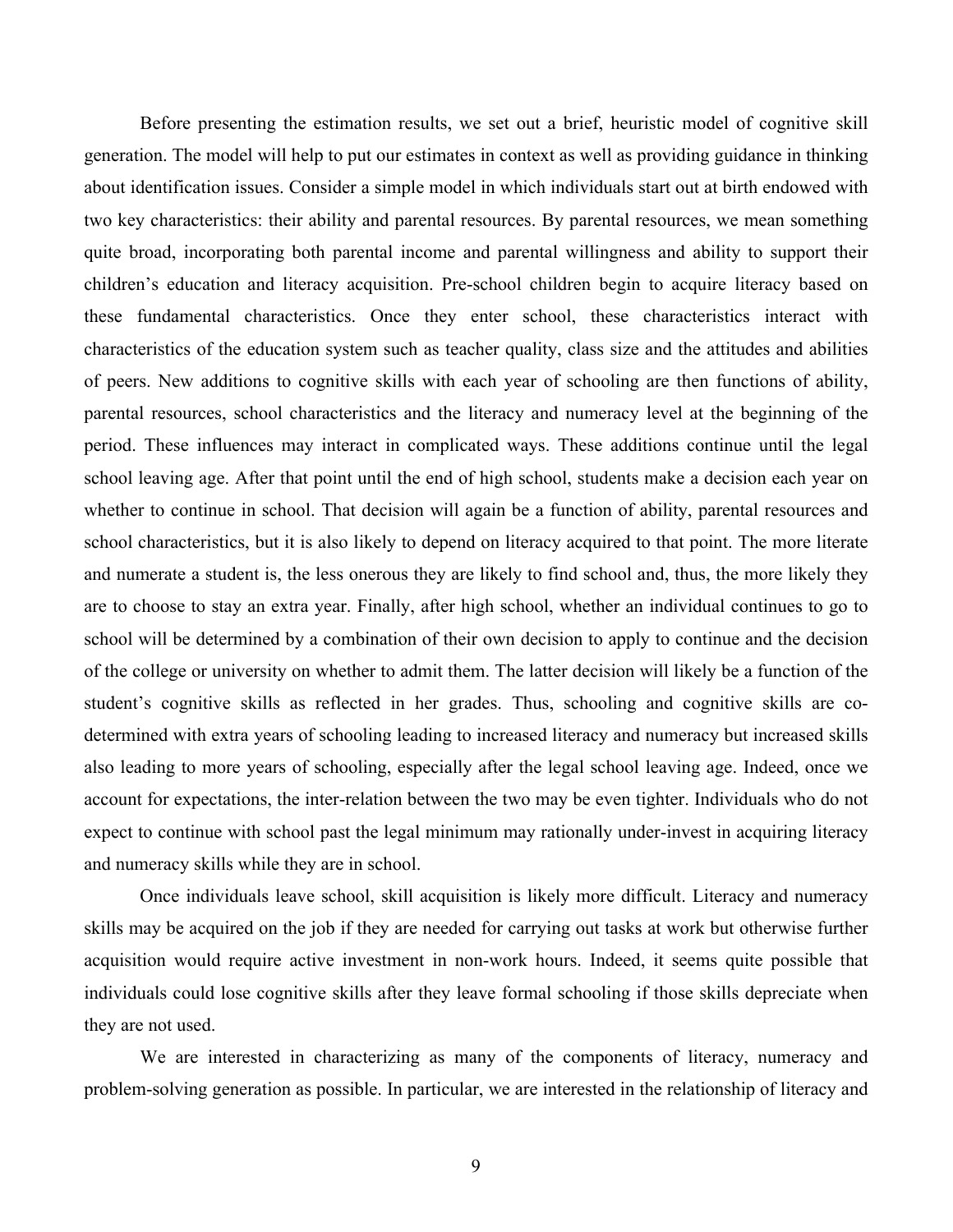numeracy to parental resources since that relationship is fundamentally linked to the extent that one generation's literacy hinges on the resources of the previous generation. We are also interested in the relationship between formal schooling and cognitive skills since this is a major channel through which we could hope to affect the skill distribution. Finally, we are interested in whether literacy and numeracy decline or rise after leaving school -- whether cognitive skills have a "use it or lose it" character -- and how this process is related to characteristics such as age or work experience.

Figure 1 shows the partial relationship between cognitive skills and years of schooling, after controlling for age, gender, parental characteristics, province of residence and urban/rural residence. The relationship is upward sloping, close to linear, but with a small amount of concavity, especially after 16 years of schooling. The latter probably reflects the fact that most of the skills assessed by the IALSS tests are likely to be acquired at the elementary and secondary levels rather than at the post-secondary level. In the regression results that follow we restrict the sample to those with 16 years of schooling or less. Within this range the partial relationship between average skills and years of schooling is approximately linear, which simplifies our empirical analysis.<sup>7</sup> This is also the range within which compulsory schooling laws, one of our instrumental variables for education, are most likely to be binding.

The first column of Table 2a presents our simplest OLS regression in which the dependent variable is the log of the average skill score and the independent variables are age, age squared, years of schooling, gender, dummies for residence in small and large urban areas, and province of residence.<sup>8</sup> All the variables are statistically significant but this does not mean their actual impacts are sizeable. Thus, the estimates show that women have lower average skills than men (conditional on schooling and age) but only by 1.2%. Similarly, the age and age-squared coefficients are highly statistically significant but together they imply that the impact of an extra year of age on skills is actually -0.1% at age 30. This finding that there is a relatively weak relationship between literacy and either age (or experience) is a key part of the discussion in Green and Riddell (2003). The one relationship that is economically substantial is the one between cognitive skills and schooling. One extra year of schooling increases literacy and numeracy by 3.6%.

<sup>&</sup>lt;sup>7</sup> When we restrict the sample to those with 16 years of schooling or less, an OLS regression of log average skill on years of schooling, years of schooling squared and other covariates listed in Table 2 yields an insignificant coefficient on the quadratic years of schooling term.

<sup>8</sup> Estimated coefficients on the urban – rural and province of residence dummies are not shown in the table.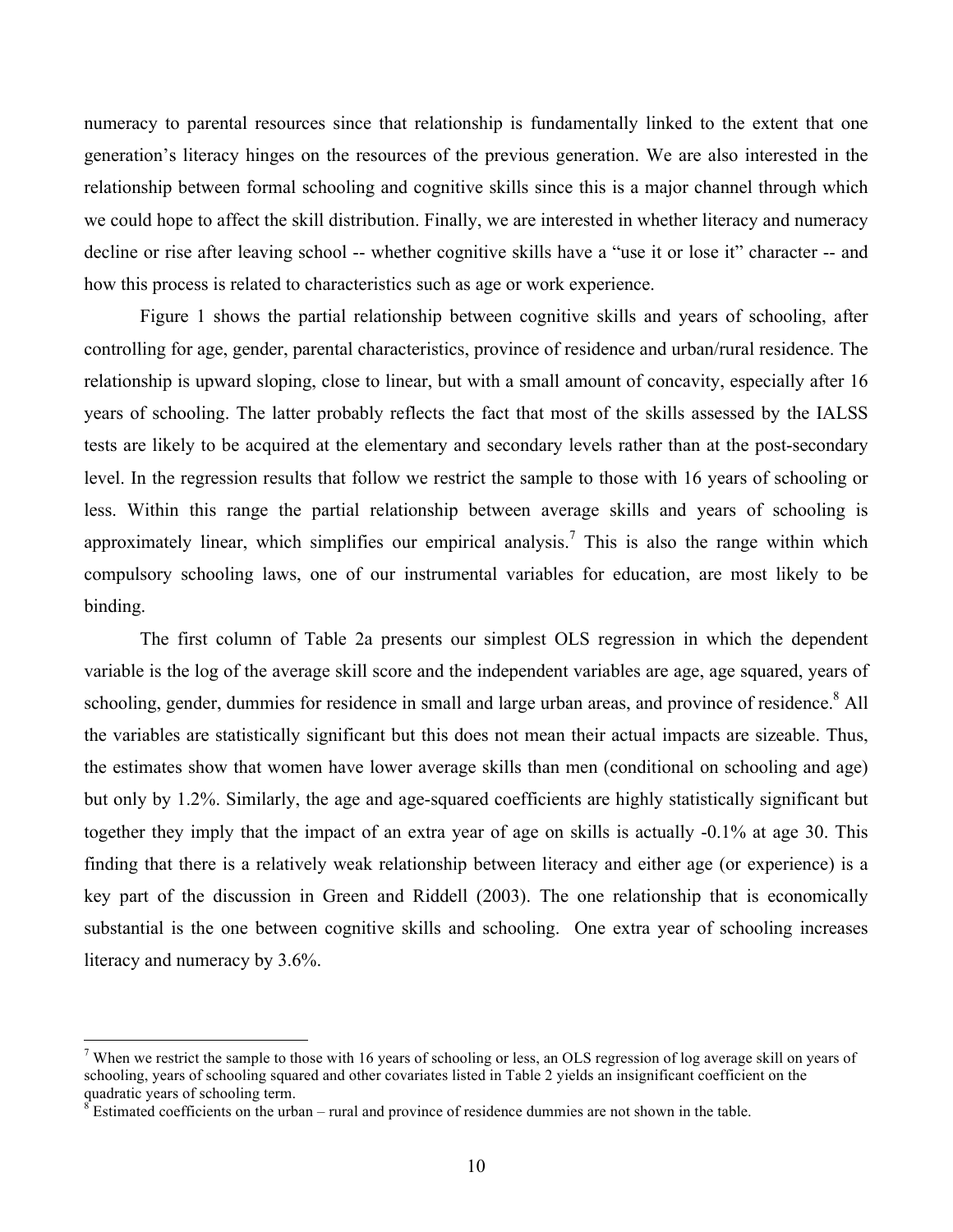As we discussed earlier, literacy and years of schooling are likely to be jointly determined. In that case, OLS estimates are likely to be biased. We attempt to address this in two ways. First, biases may arise because of a correlation between literacy and schooling arising from unobserved variables that are correlated with both education and literacy. One important set of variables that is often not available consists of parental and family background characteristics. Here we fortunately are able to control for a variety of family background factors including educational attainment, occupation and immigrant status of the respondent's mother and father. Other potential unobserved factors include individual characteristics such as innate ability and motivation. If high ability people do not view it as particularly costly to either acquire literacy or go to school then we could observe a positive coefficient on schooling because years of schooling is proxying for ability rather than as a reflection of a causal impact of schooling on literacy. This problem can be addressed if we have a measure of ability since once we control for ability, any relationship between schooling and literacy cannot be due to an omitted ability term. Note, though, that many studies that try to control for ability (in, for example, earnings regressions) actually use scores on tests much like our literacy tests. What we would require is a test score from a very young age - before the process we are trying to study really begins. Since we don't have that, we instead try to proxy for ability using two variables that are plausibly related to it.

In the second column of Table 2 we add variables on parental education and parental immigrant status. Introducing these variables has virtually no impact on the gender coefficient, but it does have the expected consequence of reducing the coefficient on years of schooling, by about 11%. Including them also leads to an increase in the age coefficient. Given that the coefficient on the age-squared variable also becomes more negative, the net effect of age remains quite small. The parental education variables are jointly highly significantly different from zero but, perhaps surprising, the effect is found mainly at low levels of parental education. Having a parent (either mother or father) who is a high school drop out decreases average literacy by 3% to 4%. However, parental education beyond high school graduation has relatively modest further impacts on literacy. Interestingly, not knowing a parent's education level (which is the case for approximately 9% of the sample) has a strong effect, being associated with approximately 5%-7% lower literacy. While we included this variable in order to allow us keep the observations with missing information on parental education, it seems possible it represents something real. For example, children who do not know a parent's education likely did not have a close relationship with that parent. Thus, the estimated coefficient may reflect the extent to which literacy is generated through direct parental involvement. Finally, having a mother who is an immigrant has no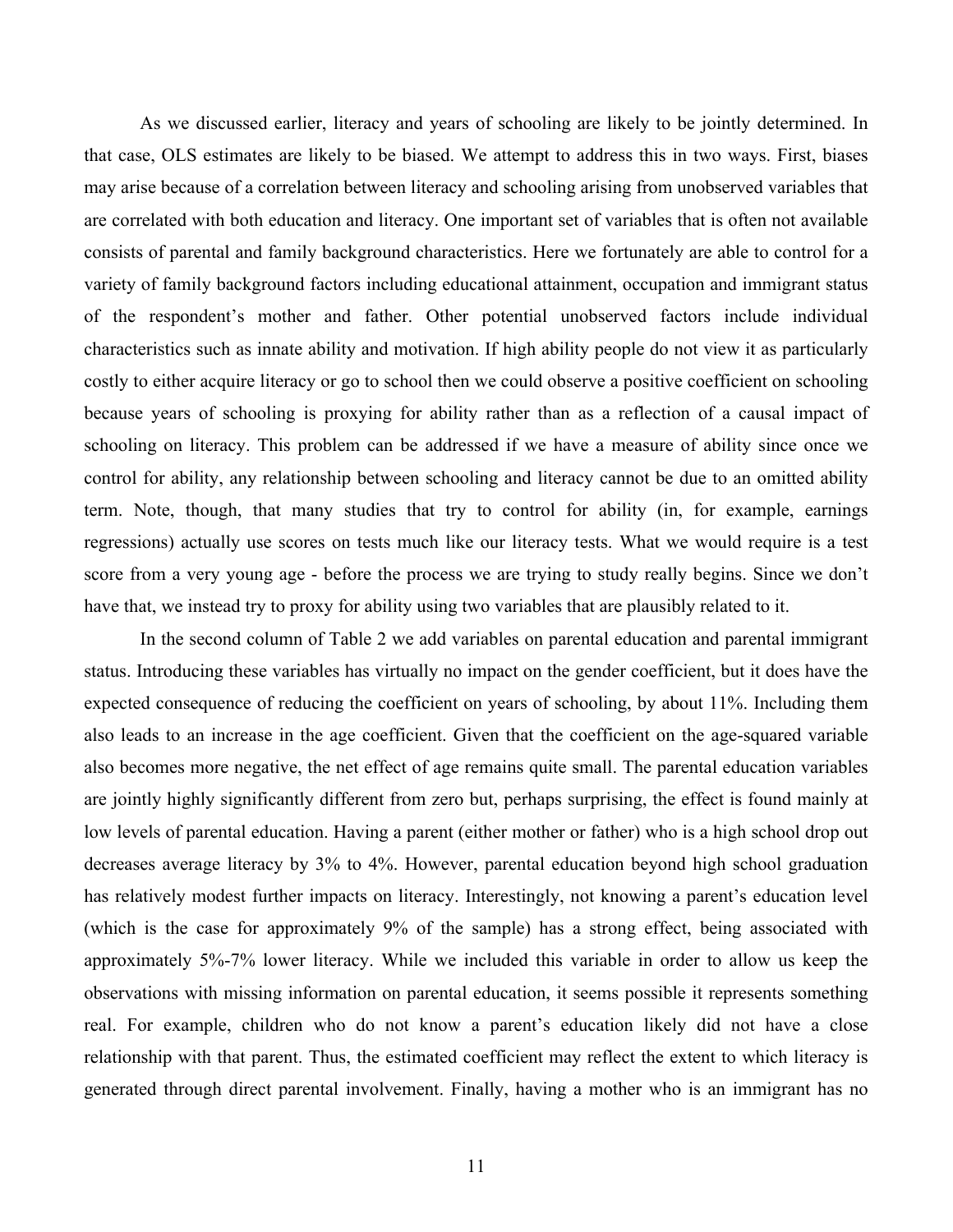association with literacy while the coefficient on the immigrant father dummy is positive but small. We also tested specifications in which we included a set of parental occupation dummy variables but these were never jointly statistically significant.<sup>9</sup> We also find that a dummy variable representing whether the individual's mother was working when the individual was 16 does not have a statistically significant effect. Overall, the results point to a surprisingly weak association between literacy and parental background once we control for the individual's education. Only schooling seems to have a substantial impact on literacy generation.

In the third regression, we add the ability proxies. Both are based on the respondent's experiences while in secondary school. The first is a dummy variable equalling one if the person agreed or strongly agreed with the statement that they got good grades in math when they were in school and the second is a dummy variable equalling one if the respondent agreed or strongly agreed with the statement that teachers often went too fast and the person often got lost. Either of these could plausibly be seen as proxies for innate ability. Both of these variables enter significantly, with people who claimed to have gotten good grades in math having 2.5% higher literacy and those who thought teachers went too fast having 2.6% lower literacy. Including these variables results in the gender coefficient becoming small and statistically insignificant, but has no impact on the age coefficients. Their inclusion does reduce the estimated impact of schooling on literacy, but the magnitude of the decline is modest (about  $10\%$ ).

An alternative approach to the problem of identifying a causal effect is to use an instrumental variable strategy. We use compulsory schooling laws as instruments for education. Both the maximum school entry age and the minimum school leaving age vary over time and across provinces. Changes in these laws have been shown to have significant effects on educational attainment, and have often been used as an instrument for education. Based on detailed information on compulsory schooling in Canadian provinces we created three indicator variables for the school entry age  $($ indicators for the school leaving age: <15, 15 to <16 and 16 or more. Because we observe the exact date of birth as well as the province in which the respondent attended secondary school, we can match individuals more precisely than is done in previous studies to the minimum school leaving age that they

<sup>&</sup>lt;sup>9</sup> In particular, a test of the hypothesis that the set of father's occupation dummy variables jointly had zero effects has an associated P-value of .13. The same test for mother's occupation has a P-value of .79.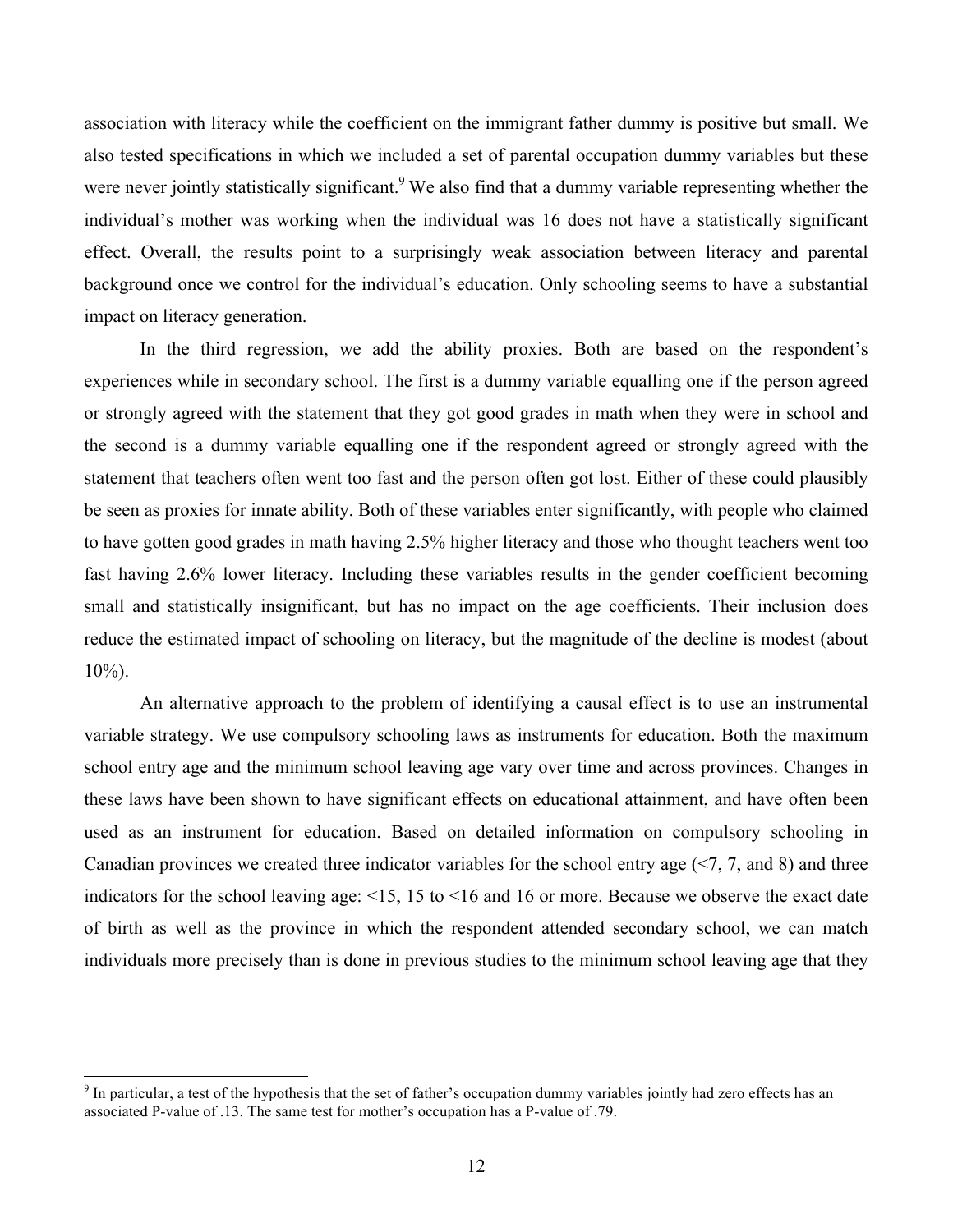faced while in high school.<sup>10</sup> Similarly, because we observe province of birth we can match individuals more precisely than in many previous studies to the school entry age provisions that they faced at the school entry stage. Furthermore, our school entry and school leaving age data take account of the fact that changes in these laws are often implemented during a calendar year (e.g. July 1 or September 1) and may have differential effects on individuals born in the same year, depending on their date of birth. Identification of the causal impacts of education on literacy skills assumes that variations in the minimum school leaving age over time and across provinces induced changes in years of schooling that are unrelated to unobserved factors such as ability or motivation.

Although we have a suitable instrument for years of schooling, we were unable to obtain a separate instrument for schooling squared. A standard approach to instrumenting for a squared term would be to use higher order terms in the instrument as instruments for the squared term. However, since our instrument consists of a set of dummy variables, the higher order terms equal the dummy variable itself and we are left without a separate instrument for the squared term. We therefore restrict the analysis to those with 16 years of school or less, the sub-sample for which the partial relationship between log literacy and years of education is approximately linear. This is also the range of schooling within which compulsory schooling laws are likely to be binding.

The results from our two stage least squares estimation using these instrumental variables are reported in columns 4 (which uses the SLA as instruments) and 5 (which includes both the SLA and SEA as IVs) of Table 2a. The first stage regressions, in which years of schooling is the dependent variable, are reported in Table 3. These indicate that, as expected, parental education is strongly positively related to years of schooling. There are also some interesting gender differences. For example, having a father with a university bachelor's degree has a large and statistically significant coefficient while having a mother with a university degree does not. Having an immigrant mother and living in a major urban area are also positively associated with years of schooling.

Both sets of instruments are jointly statistically significant, indicating that the instrument exerts a significant influence on the endogenous variable is satisfied. The omitted category for the SLA is <15, and that for the SEA is 8 years of age, so the coefficients on the included compulsory schooling law variables are expected to be positive. The first stage F statistics corresponding to the hypothesis that the instrumental variables are jointly equal to zero are 15.8 and 10.0 for the school leaving age and SLA

 $10$  Most previous studies match individuals based on their province or state of birth and the year in which they turned 14. This introduces measurement error for two reasons: (i) some individuals change location between birth and age 14, (ii) compulsory schooling laws can affect individuals born in the same year differently, depending on their month of birth.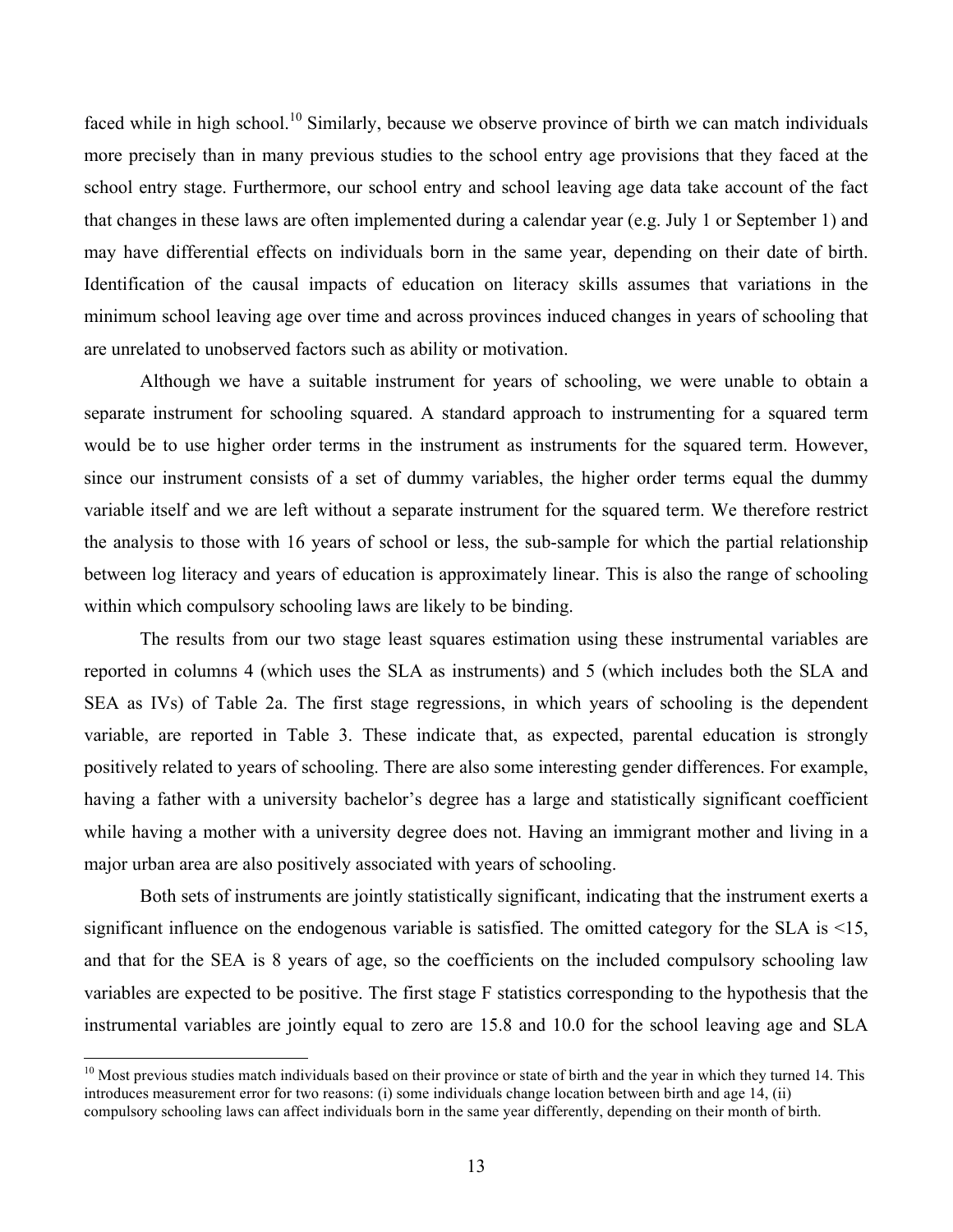plus SEA instruments respectively. The former is comfortably above the "rule of thumb" critical value for weak instruments (a first stage F-statistic  $= 10$ ) while the latter equals that critical value. Thus we place most emphasis on results based on the school leaving age instrument. The estimated coefficients associated with the school leaving age variables indicate that raising the school leaving age to 15 is associated with an increase in years of schooling of approximately 0.6 years on average, and an increase in the minimum dropout age to 16 also increases educational attainment by 0.6 years.

The IV estimates in columns 4 and 5 of Table 2a are broadly similar. We will focus on the estimates associated with the school leaving law instrument. The IV estimate of the schooling effect equals 0.73, more than double the corresponding estimate in column 2, implying even stronger schooling effects than those estimated with OLS. Interestingly, once we instrument for schooling, the parental background variables become much smaller in magnitude, and none of these are statistically significant. The age coefficients also decline in magnitude and are no longer statistically significant. Apart from formal schooling, only gender exerts a significant impact on literacy. We do not present the coefficients corresponding to the provincial dummy variables for the sake of brevity but they show that the Atlantic provinces and Ontario have essentially similar cognitive skill levels, Quebec has significantly lower skill levels and the Prairies and BC all have significantly higher levels. Our main conclusion is that, if the assumptions underlying our instruments are correct, these results indicate that education has a strong causal effect on cognitive skills and that schooling is the dominant determinant of literacy, numeracy and problem-solving skills. To put the estimated effects in perspective, completing four extra years of schooling (e.g., moving from being a high school graduate to a university graduate) implies a 29% increase in literacy, based on the school leaving age IV estimates. This would be enough to move the individual from the median to above the  $80<sup>th</sup>$  percentile of the cognitive skill distribution in 2003.

We also estimated the specifications in columns 4 and 5 by limited information maximum likelihood (LIML). As is well known, two stage least squares estimates are consistent (if the assumptions regarding the instruments are valid) but are biased in small samples. Bias is especially likely if the instruments are weak and there are many over-identifying restrictions. LIML estimates are also consistent but have the potential advantage of providing a small sample correction for the bias in two stage least squares. The LIML estimates (and associated standard errors) of the coefficient on years of schooling based on the two sets of instrumental variables are as follows: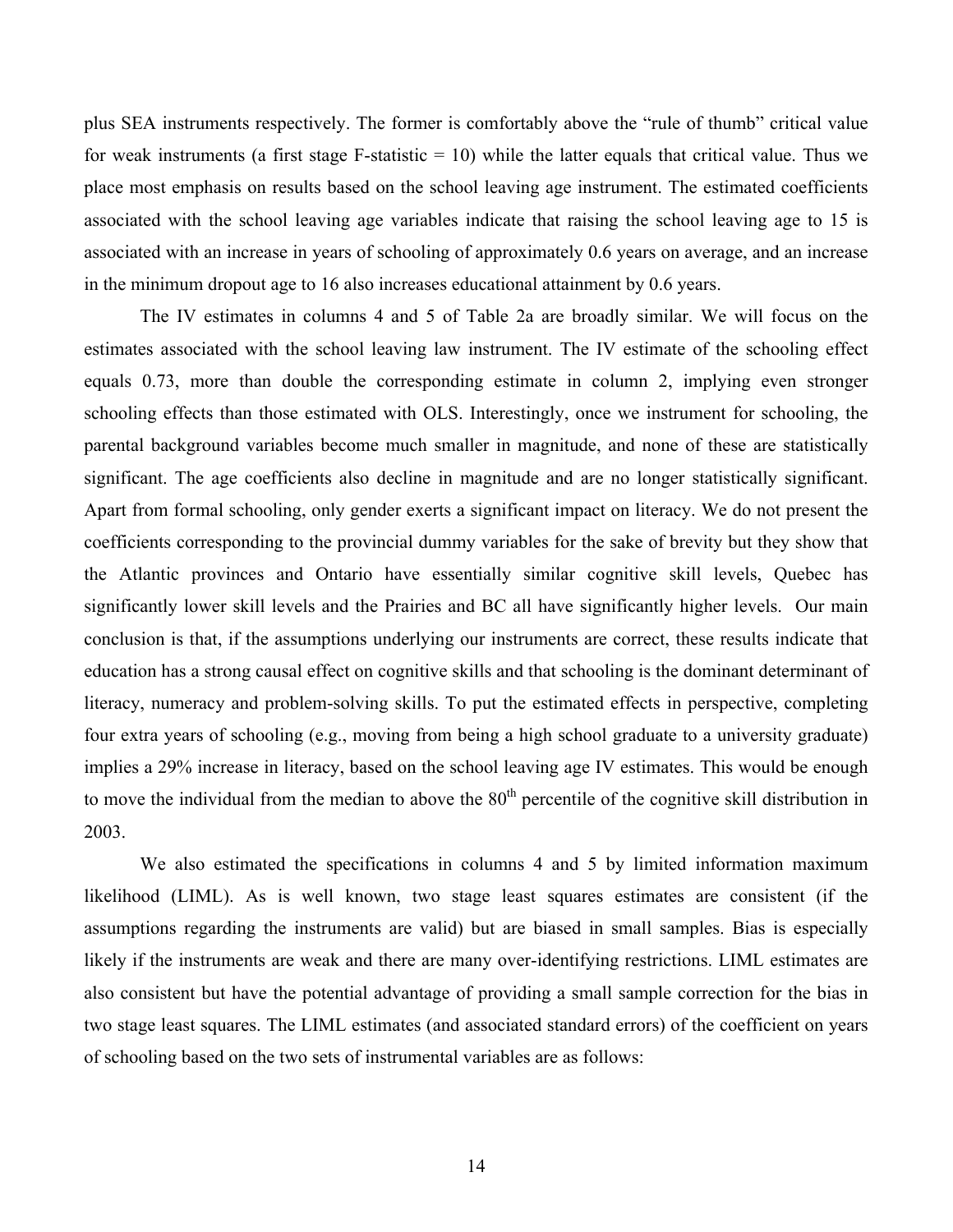#### **LIML Estimates- Literacy**

| Variable           | OLS <sub>2</sub>      | IV1                   | LIML1                 | IV <sub>2</sub>       | LIML <sub>2</sub>     |
|--------------------|-----------------------|-----------------------|-----------------------|-----------------------|-----------------------|
| Years of Schooling | $0.031***$<br>[0.001] | $0.073***$<br>[0.012] | $0.075***$<br>[0.012] | $0.084***$<br>[0.012] | $0.096***$<br>[0.017] |
| Observations       | 12370                 | 12370                 | 12370                 | 12370                 | 12370                 |

The TSLS and LIML estimates are very similar and are not significantly different from each other. Furthermore, there is no evidence that the TSLS estimates are biased upwards in our sample. Indeed, if anything the LIML estimates are slightly larger in size than their TSLS counterparts.

Table 2b reports IV estimates of log skills equations for each of the individual skills, using compulsory schooling laws as instruments for education. The specification is thus the same as that in column 4 of Table 2a. Although the results are broadly similar to those based on the average skill score, there are some noteworthy differences in the coefficients on gender and years of schooling. The Table 2a estimates indicate the women have average skills that are 2.4% below those of men after controlling for other influences. This small gender gap in average skills reflects the offsetting effects of lower document literacy and substantially lower numeracy skills among women but prose literacy and problem solving skills that do not differ significantly from those of men. The estimated impacts of formal schooling on skills vary little across the four individual skills, although the estimated coefficient on document literacy is somewhat larger than that on the other three skills.

#### **5. Cognitive Skills and the Returns to Schooling**

The results in the previous section provide strong evidence that formal education exerts a causal influence on basic literacy and numeracy skills. We now turn to the second major objective of this paper – to estimate the extent to which the estimated returns to schooling reflect the combined impact of education on literacy and numeracy skills and the payoff to these skills in the labour market. To do so we empirically implement the framework described in section 2 using our earners sample, which consists of those employed at the time of the survey. This sample is younger and more highly educated than the full sample used in the previous analysis. Being younger and more educated, they may be less influenced by changes in compulsory schooling laws.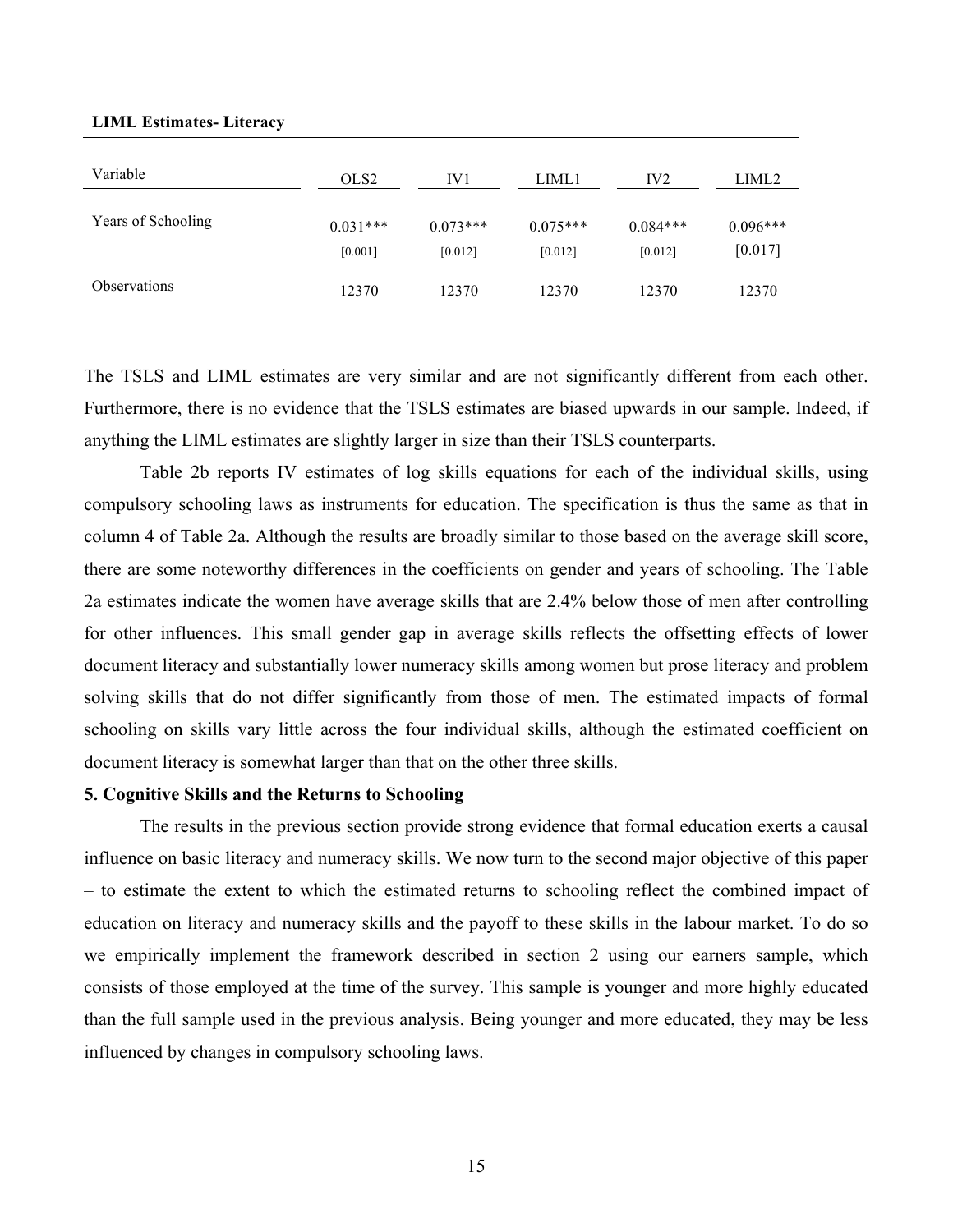Figure 2 plots the partial relationship between years of schooling and log weekly earnings for the full earners sample. The partial relationship is approximately linear over the range 10 to 17 years of schooling, and exhibits some evidence of diminishing returns past 17 years of education. There is also evidence of above-average earnings gains associated with achieving 12, 14, 16 and 17 years of education, which could reflect "sheepskin effects" associated with high school graduation, college completion, and completion of university programs at the bachelor's and master's level.

We present estimation results from mean regressions using the log of weekly wages in Table 4. The first column shows the results from a standard regression with a female dummy, years of schooling, experience and experience squared as covariates. As before, controls for parental characteristics, province of residence and urban/rural status are included but not reported. The results are extremely standard in terms of their magnitudes and sign patterns (see Card (1999) for a review of the large relevant literature). In the second column, we add the average cognitive skill variable. We have also estimated specifications in which we include all 4 scores separately. In those estimations, document literacy enters statistically significantly with a coefficient of .0021, numeracy enters statistically significantly with a coefficient of .0011 and problem solving and prose literacy have smaller, not statistically significant and offsetting coefficients. Note that these significant separate effects essentially add up to the estimated coefficient on the average skill measure presented in Table 4. This suggests that numeracy may have separate effects from the other three types of literacy and that its effects are smaller than whatever is being captured (primarily) in the document score.

Adding the average skill score leads to a reduction in the derivative of log earnings with respect to education from .085 without the skills variable to .070 when it is included. This is a reduction of about 18%, suggesting both that literacy and numeracy skills play an important role in the returns to education and that education has a substantial impact on earnings over and above the impact related to production of literacy and numeracy skills. In contrast to the effect on the schooling coefficient, the coefficients on the experience variables are unchanged when we introduce the cognitive skills variable. This is a direct reflection of the fact that literacy and numeracy generation is not related to age or experience in the cross-section. In terms of the framework set out above, experience does not enter the skill production function and so the first term on the right hand side of equation 4 is zero. The implication is then that the derivative with respect to experience is the same whether or not we condition on cognitive skills. Finally, the direct impact of cognitive skills on earnings is substantial. A 25-point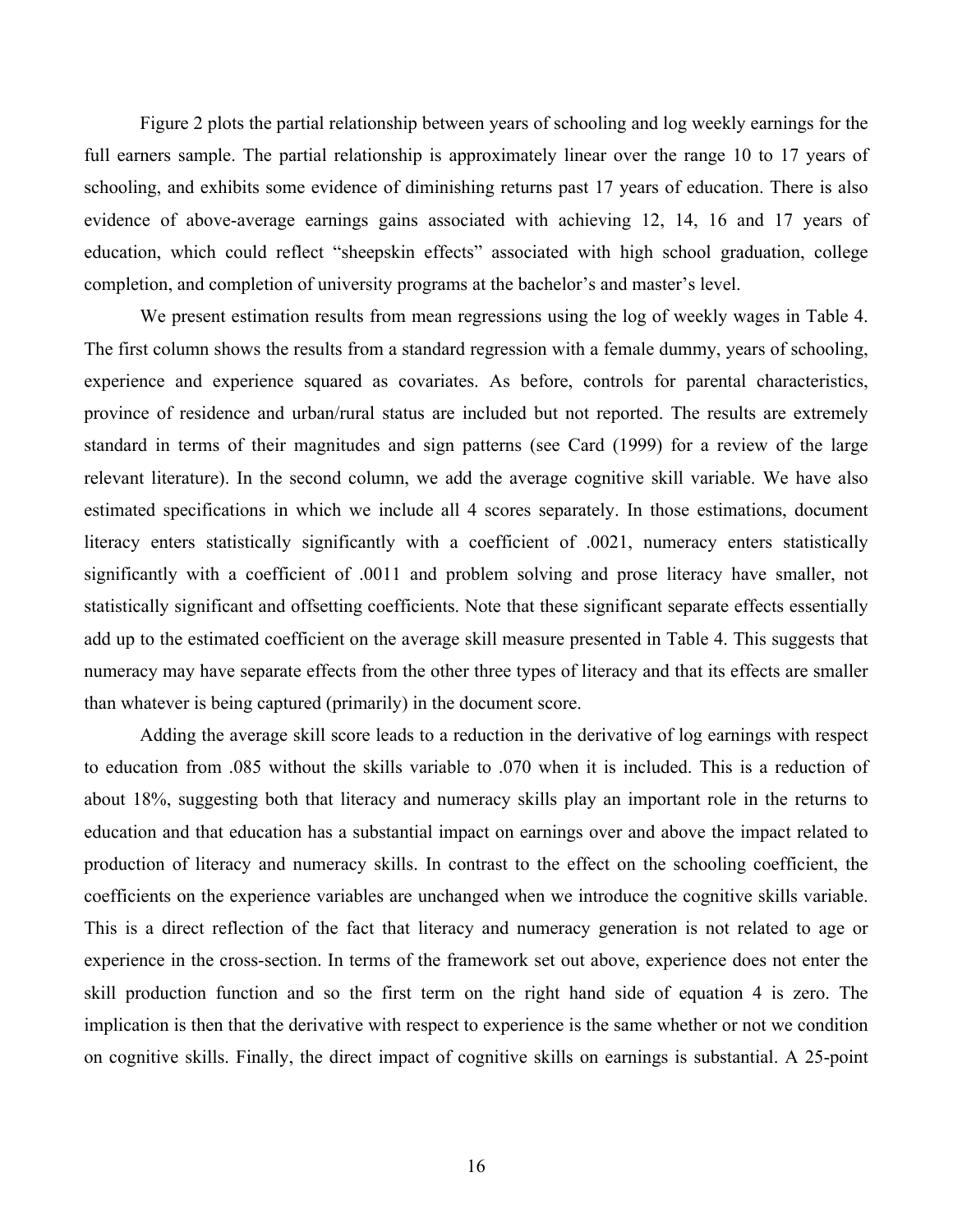increase in the average skill score (the equivalent of about 1/2 of a standard deviation in the skill score distribution) has an impact equivalent to an extra year of schooling.

As mentioned in our theoretical discussion, our estimation may be affected by omitted variables bias. In particular, the error term in the regression may include various types of ability that are correlated with the included variables. Typically, ability is assumed to affect both schooling choices and earnings, leading to biased estimates. Given our specified model, if we assume that unobserved cognitive abilities only affect the generation of cognitive skills and other, non-cognitive abilities do not affect the generation of cognitive skills then literacy will not be correlated with the error term and does not, itself, represent an endogeneity problem. However, even in that case we still need to address the potential endogeneity of schooling. Under less restrictive assumptions about the role of unobserved factors, we need to address the potential endogenity of both education and cognitive skills. We do so using two sets of instruments. The first is the SLA, as employed previously in the cognitive skills estimation.

The second set of instrumental variables is the province where the individual resided when he or she was last in high school or middle school fully interacted with age. The idea behind this instrument, which is similar to that used by Card and Krueger (1992) in their analysis of school quality in the U.S., is that different levels of public resources applied to schooling in different provinces for different generations will lead to different schooling attainment for otherwise identical individuals. This instrument will be valid if provincial education resources and policies while in high school influence schooling outcomes but do not directly influence the production of cognitive skills. In implementing this approach it is important to control for current province of residence in both the first stage (schooling regression) and the second stage (cognitive skills regression). Province of current residence may be related to skills if more literate individuals choose to migrate to provinces with a higher proportion of high skill jobs and low literacy individuals chose to move to, for example, provinces with large numbers of resource sector jobs. In that case, to the extent that province of residence during high school and current province of residence are correlated, the province of residence would pick up this migration effect rather than the schooling effect we want it to capture. Controlling for province of current residence addresses this problem and means that we are identifying the schooling effect from people who currently reside in the same province but were schooled in different provinces at different times.

The results from instrumenting for schooling when the cognitive skills variable is not included are reported in the third and fifth columns of Table 4. Estimation by instrumental variables has very little effect on the coefficient on schooling, which is slightly larger with the school leaving age IV and almost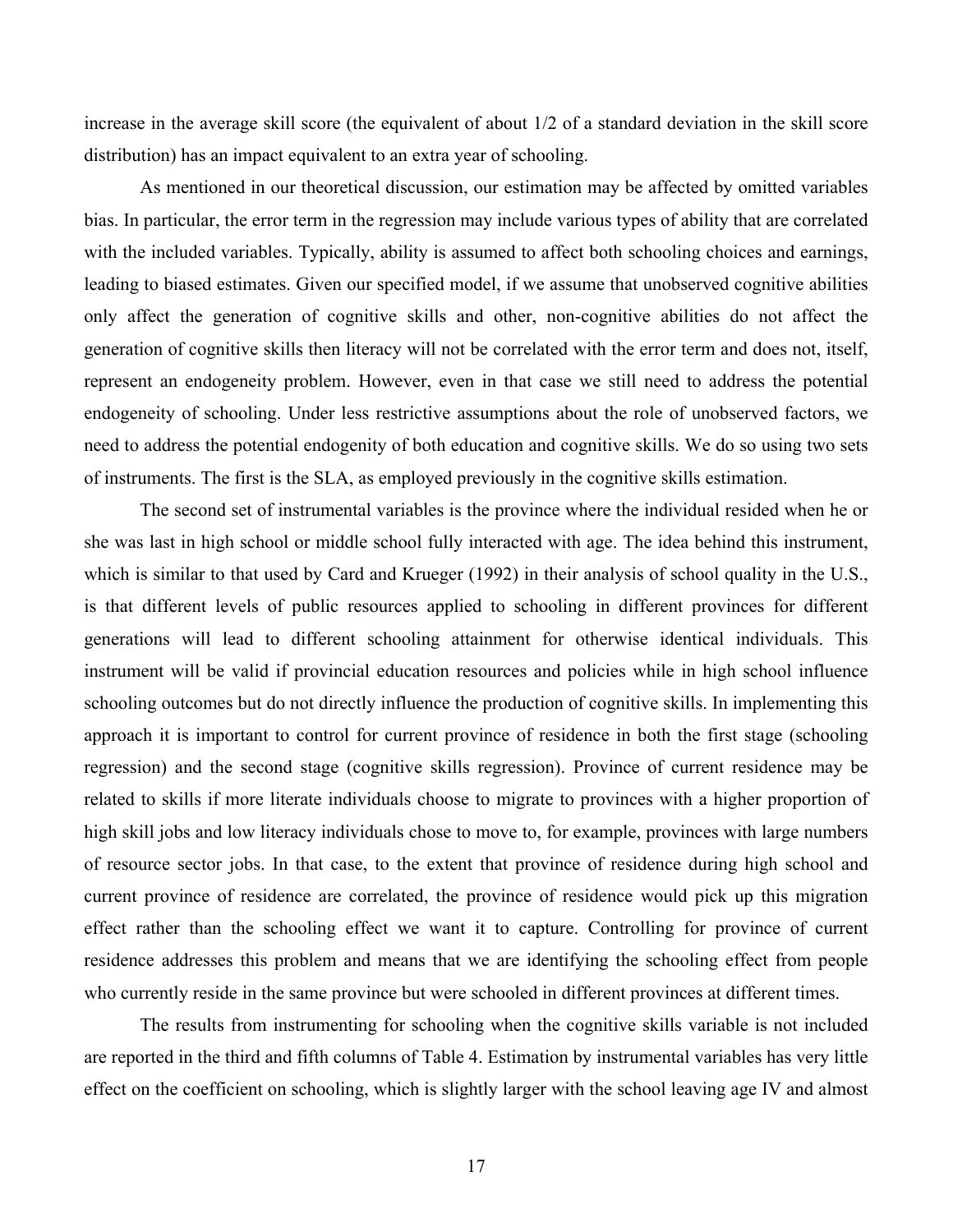identical in size under estimation with the province of high school IV. In the fifth column, we repeat this exercise but also include the average skill measure. Again, instrumenting yields schooling coefficients that are somewhat larger for the compulsory schooling instrument and very similar in size to the simple OLS results in column 2 for the province of high school instrument. Comparing the estimates in columns 3 and 4, as well as those in columns 5 and 6, introducing the average skill score reduces the schooling coefficient by approximately 40% for the school leaving age IV and 35% for the province of high school IV. The skill score coefficient estimated by TSLS is about 60% larger in size than the OLS coefficient in column 2. Thus, the IV estimates imply that cognitive skill generation accounts for about 35% to 40% of the returns to schooling estimated in standard models of earnings.

We also estimated the specifications in columns 3 to 5 of Table 4 by LIML. The estimates of the coefficients on years of schooling and literacy, shown below, are similar to their TSLS counterparts:

| Variable               | IV <sub>2</sub>       | LIML <sub>2</sub>     |                       | IV3                   | LIML3                 |                  |
|------------------------|-----------------------|-----------------------|-----------------------|-----------------------|-----------------------|------------------|
| Years of Schooling     | $0.089***$<br>[0.026] | $0.089***$<br>[0.028] | $0.084***$<br>[0.005] | $0.054***$<br>[0.015] | $0.084***$<br>[0.005] | 0.031<br>[0.039] |
| Average Literacy Score |                       |                       |                       | $0.005**$<br>[0.003]  |                       | 0.009<br>[0.007] |
| <b>Observations</b>    | 7569                  | 7569                  | 7569                  | 7569                  | 7569                  | 7569             |

## **LIML Estimates- Earnings**

As discussed earlier, our theoretical framework points to advantages from using a quantile regression framework. We present the results of quantile regression estimation for the  $10^{th}$ ,  $25^{th}$ ,  $50^{th}$ , 75th and 90th quantiles in Table 5. The key implications from the estimation are as follows. First, returns to both schooling and experience decline across quantiles. The finding of heterogeneity in returns to education across the earnings distribution has been observed by previous authors. Buchinsky(1997) finds returns to education that rise across quantiles for all experience groups. Aris et al. (2001) estimate similar quantile regressions using US twins data and incorporating approaches to address endogeneity. With non-IV estimation, they find that the coefficient on education rises from the  $10<sup>th</sup>$  to the  $50<sup>th</sup>$ percentile but does not change across the upper portion of the distribution. When using instruments to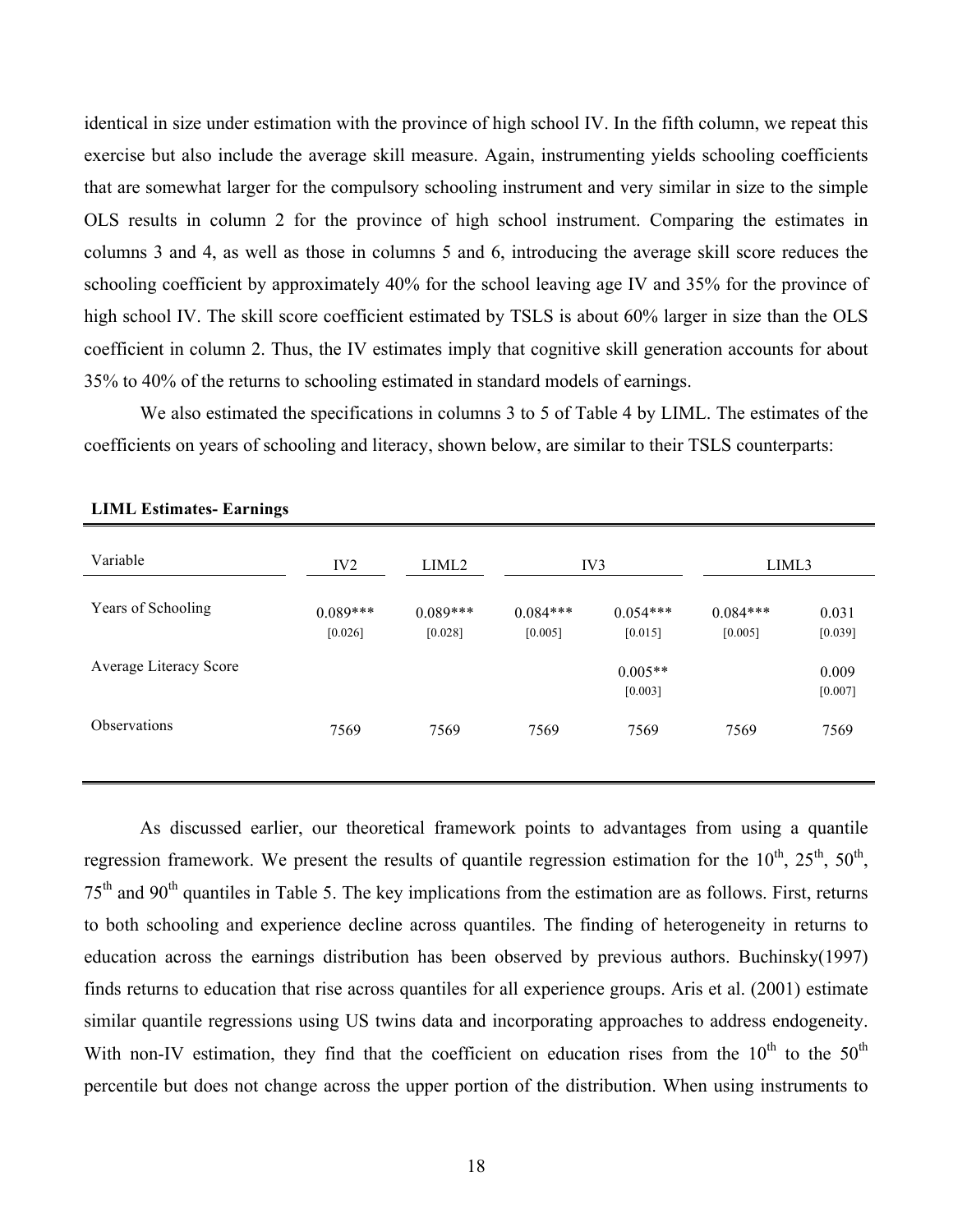address measurement error and twins status to address ability bias, their estimated schooling coefficients appear relatively similar across the distribution but are not very precisely estimated in the tails.

Perhaps the most interesting result in Table 5 is the relative lack of variation in the coefficient on the cognitive skills measure across the quantiles. While the coefficient for the  $10<sup>th</sup>$  quantile appears substantively smaller than those at the other quantiles it is not actually statistically significantly so. Moreover, if we run quantile regressions at the quantiles directly surrounding the  $10^{th}$  quantile (e.g., the  $5<sup>th</sup>$  and 15<sup>th</sup> quantiles), we obtain estimated literacy effects that are almost exactly the same as those reported for the upper quantiles - the  $10<sup>th</sup>$  quantile appears to be a bit of a statistical outlier. In the context of our theoretical model this implies that cognitive skills do not interact with other attributes in earnings generation. Thus, other attributes or skills such as persistence and leadership skills (Kuhn and Weinberger (2005)) may contribute to individual earnings but their contributions are not enhanced by having more literacy skills. Basic cognitive skills are not a silver bullet that both contributes directly to earnings and increases returns to other attributes.

In summary, our results suggest that literacy, numeracy and problem-solving skills are important determinants of earnings but that there is a great deal of earnings variation that is accounted for by other factors. According to our IV estimates, 35% to 40% of the return to schooling estimated in previous studies can be attributed to the combined effect of formal education on these skills and the value placed on literacy and numeracy in the labour market.

## **6. Conclusions**

A substantial body of recent research provides evidence that formal education exerts a powerful influence on individuals' lifetime earnings. This research concludes that this influence is causal in nature, rather than simply reflecting a positive correlation between schooling and earnings. In addition there is growing evidence of causal impacts of education on various non-pecuniary outcomes, such as civic participation, health and longevity, participation in crime, and life satisfaction. However, little is known about the mechanisms that underlie these causal impacts. This paper investigates the extent to which the estimated impacts of formal schooling on outcomes reflects the impact of education on the production of literacy, numeracy and problem solving skills and the influence of these skills on individual outcomes such as earnings. To do so we use a rich data set containing measures of literacy, numeracy and problem-solving skills for a representative sample of the adult population.

Our investigation yields several noteworthy findings. First, we provide strong evidence that education has a substantial causal effect on cognitive skills, and that formal schooling is the dominant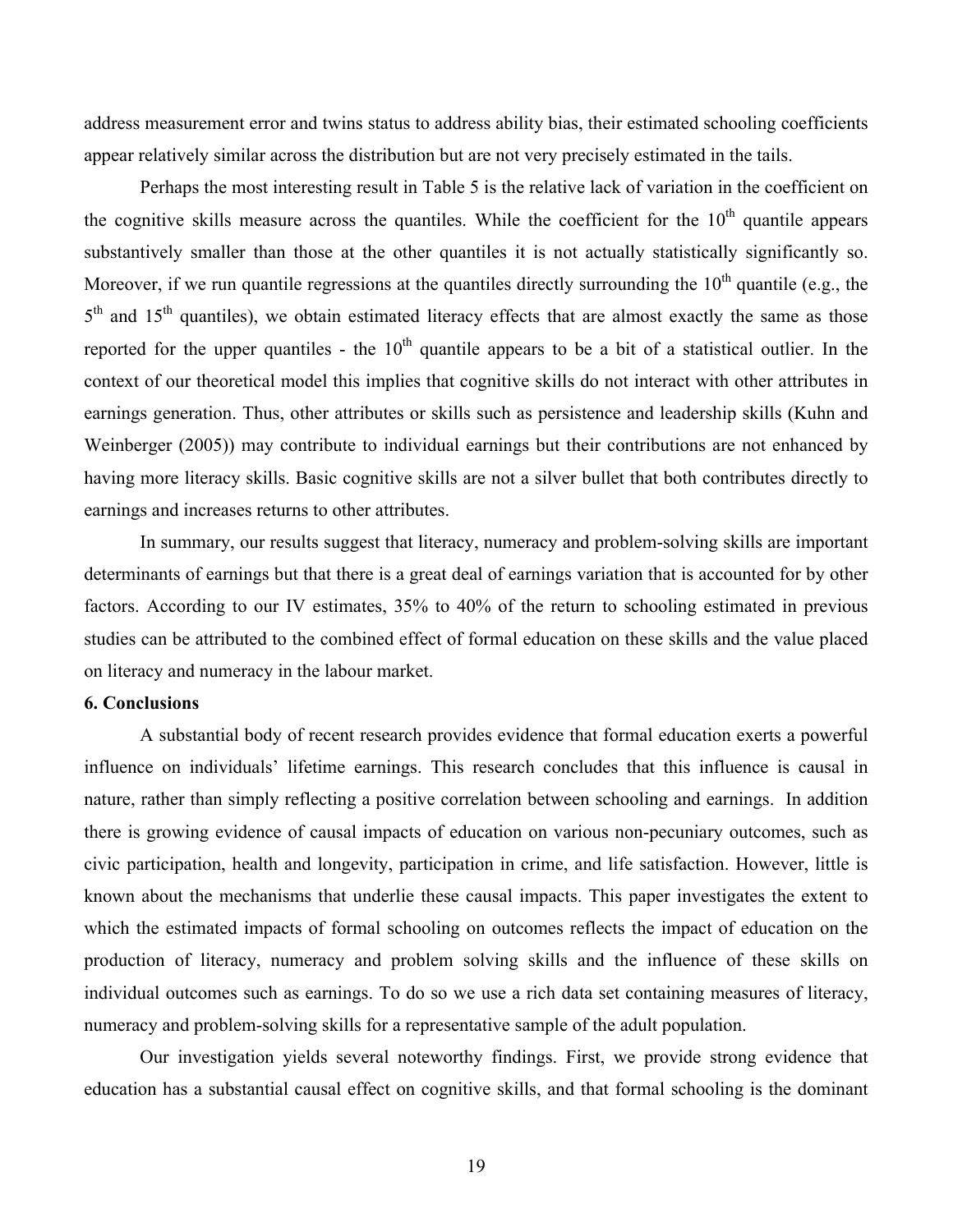determinant of basic literacy, numeracy and problem-solving skills. Our instrumental variables estimates indicate that each additional year of schooling raises average skills by 7% or about one-eighth of a standard deviation of the skill score distribution. To put this in perspective, completing four additional years of schooling (e.g. moving from being a high school graduate to a university graduate) would move the individual from the median to above the  $80<sup>th</sup>$  percentile in the skill distribution. In addition, age (or work experience) has little impact on literacy and numeracy skills, suggesting that the positive relationship between experience and earnings arises for other reasons. Furthermore, parental characteristics have only modest effects on literacy and numeracy skills. Having a mother or father with less than high school education has a modest negative effect on cognitive skills, but having a parent with education beyond secondary school has no effect. Similarly, having immigrant parents has no effect. The influence of parental characteristics on skills arises indirectly through their powerful influence on the child's education rather than directly.

When we estimate earnings equations similar to those that have appeared in previous papers we obtain results similar to those in the literature on schooling and earnings: returns to schooling in the order of 7% to 8%. However, when we also control for cognitive skills these coefficient estimates drop by 35% to 40%. The difference between these two sets of estimates represents the combined effect of education on the production of cognitive skills and the value placed on these skills in the labour market. Thus according to our estimates, about one-third of the return to schooling represents the role of formal education in the production of literacy, numeracy and problem-solving skills. This is a substantial component of the return to education, but the fact that the coefficient on schooling remains large and statistically significant after controlling for skills suggests that schooling also affects earnings via other mechanisms. We also find that the direct effect of cognitive skills on earnings is substantial. A 25-point increase in literacy and numeracy skills (half of a standard deviation) is associated with an increase in earnings equivalent to an additional year of schooling.

The conclusion that formal schooling exerts a powerful causal impact on literacy and numeracy skills, together with the evidence that these skills earn a substantial return in the labour market supports the human capital perspective on the relationship between education and earnings, in contrast to the signalling view. Although such influences are widely believed to exist, to our knowledge this is the first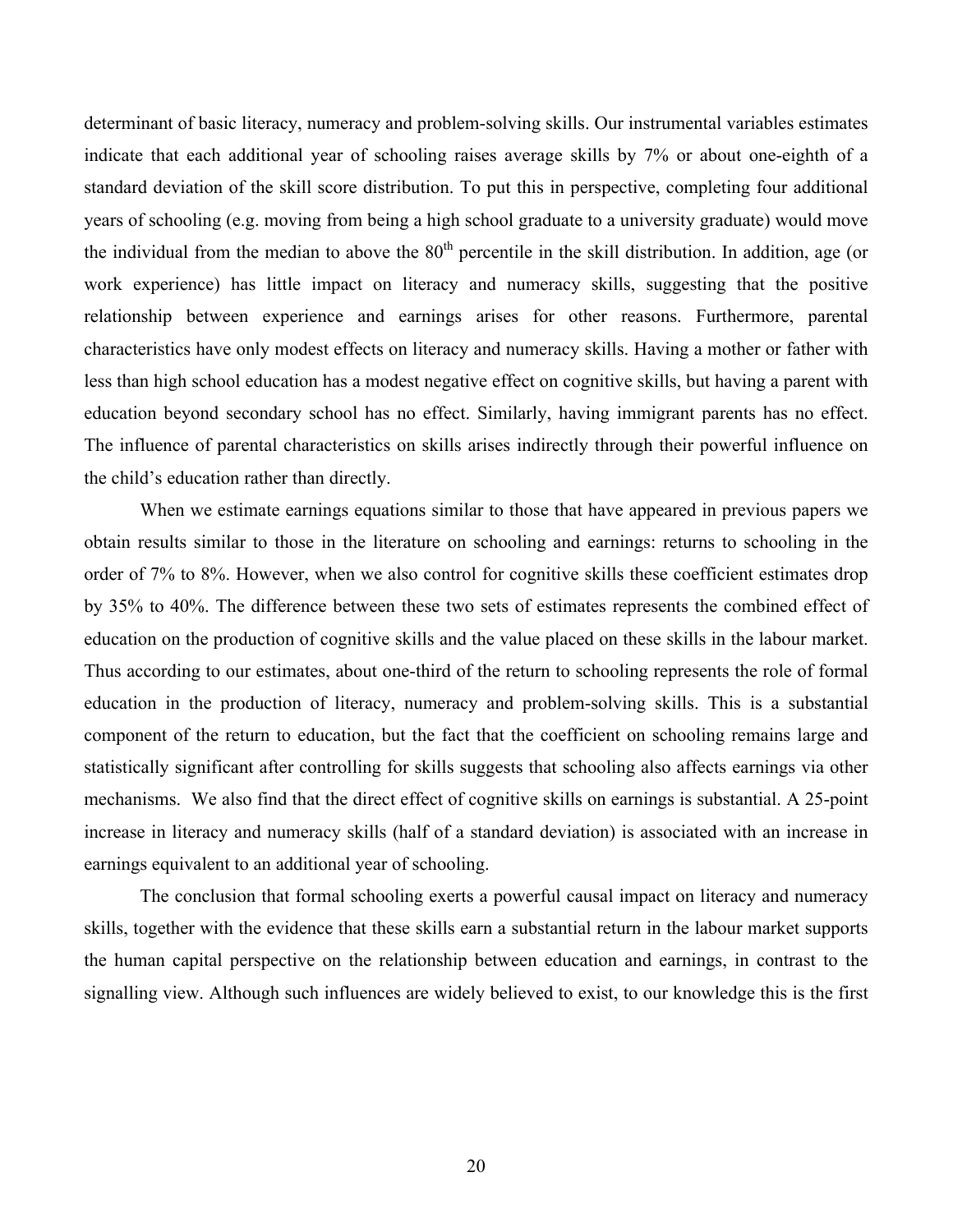study to provide evidence of this causal linkage, at least in the case of literacy, numeracy and problemsolving skills of the adult population.<sup>11</sup>

 $11$  Cascio and Lewis (2006) provide evidence that schooling exerts a causal influence on the AFQT score of young adults. Carllson, Dahl, Ockert and Rooth (forthcoming) find that schooling raises cognitive test scores on crystallized intelligence tests among 18-year old Swedish males but has no impact on fluid intelligence test scores.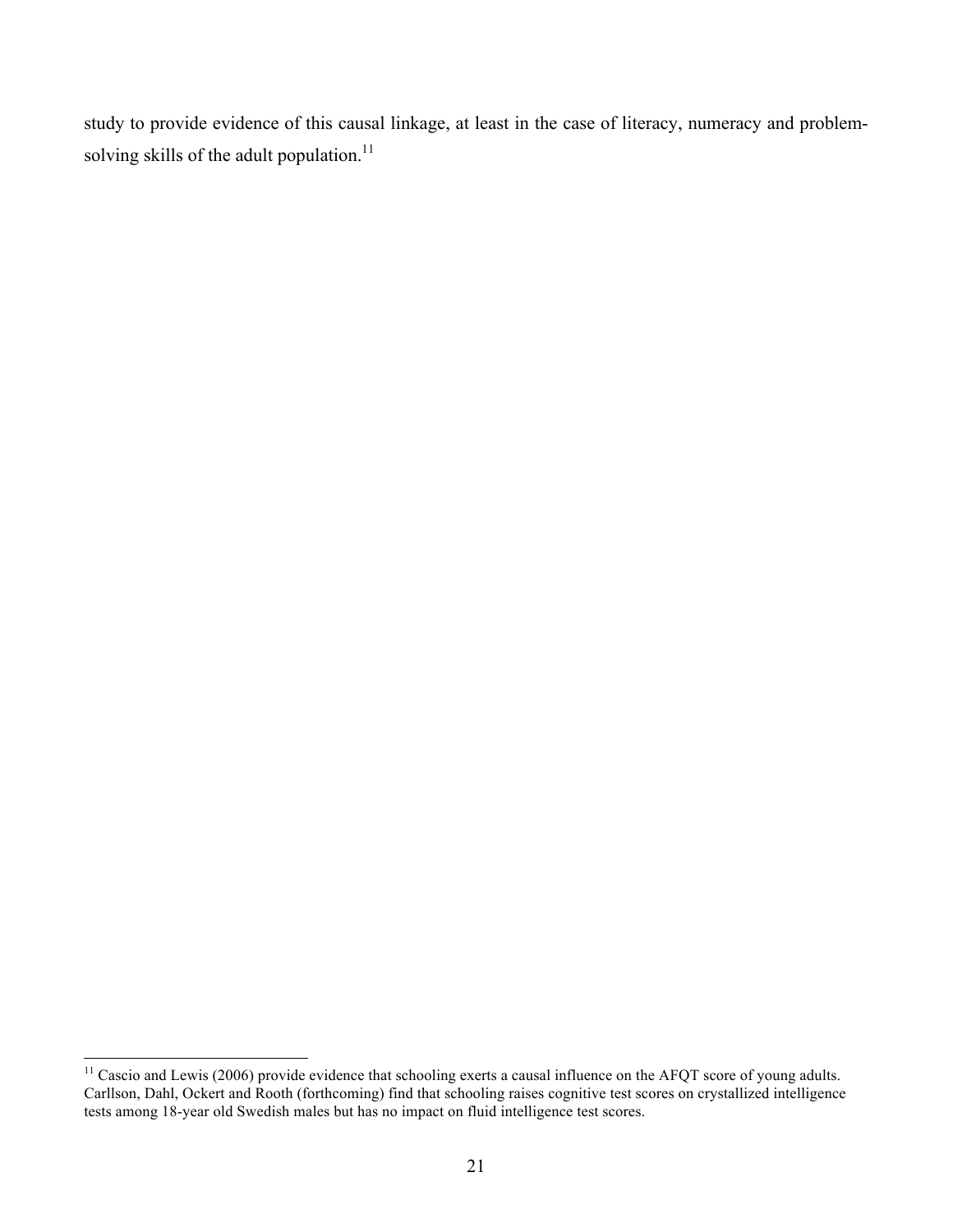# **References**

Acemoglu, Daron and Joshua Angrist. "How Large are Human Capital Externalities? Evidence from Compulsory Schooling Laws" *NBER Macroeconomics Annual 2000*, 2001, 9-59.

Aris, O., K.F. Hallock and W. Sosa-Escudero. "Individual Heterogeneity in the Returns to Schooling: Instrumental Variables Quantile Regression Using Twins Data," *Empirical Economics* 26 (2001) 7-40.

Black, Sandra, Paul Devereux and Kjell Salvanes. "Why the Apple Doesn't Fall Far: Understanding Intergenerational Transmission of Human Capital" *American Economic Review* 95 (March 2005) 437- 449.

Buchinsky, M. "Recent Advances in Quantile Regression Models: A Practical Guideline for Empirical Research," *The Journal of Human Resources*, 33 (No.1, 1997) 88-126.

Card, David. "The Causal Effect of Education on Earnings" in *Handbook of Labor Economics* volume 3A, edited by Orley Ashenfelter and David Card. Amsterdam: North Holland, 1999, pp. 1801-1863.

Card, David. "Estimating the Return to Schooling: Progress on Some Persistent Econometric Problems" *Econometrica* 69 (September 2001) 1127-1160*.* 

Card, David and Alan B. Krueger. "Does School Quality Matter: Returns to Education and the Characteristics of Public Schools in the U.S." *Journal of Political Economy* 100 (February 1992).

Carllson, Magnus, Gordon Dahl, Bjorn Ockert and Dan-Olof Rooth. "The effect of schooling on cognitive skills." *Review of Economics and Statistics*, forthcoming.

Cascio, Elizabeth and Ethan Lewis. "Schooling and the AFQT" *Journal of Human Resources* 41 (Spring 2006) 294-318.

Clark, Damon and Heather Royer. "The Effect of Education on Adult Mortality and Health: Evidence from Britain" *American Economic Review* 103 (6, 2013) 2087-2120.

Dee, Thomas S. "Are There Civic Returns to Education?" *Journal of Public Economics* 88 (August 2004) pp. 1696-1712.

Green , David A. and W. Craig Riddell. "Literacy and Earnings: An Investigation of the Interaction of Cognitive and Unobserved Skills in Earnings Generation." *Labour Economics* 10 (April 2003) 165-185

Grossman, Michael. "Education and non-market outcomes" Chapter 10 in *Handbook of the Economics of Education*, volume 1. Edited by Eric Hanushek and Finis Welch. New York: Elsevier, 2006, pp. 578-635.

Grossman, Michael. "The Relationship between Health and Schooling: What's New? IZA Discussion Paper 9369, September 2015.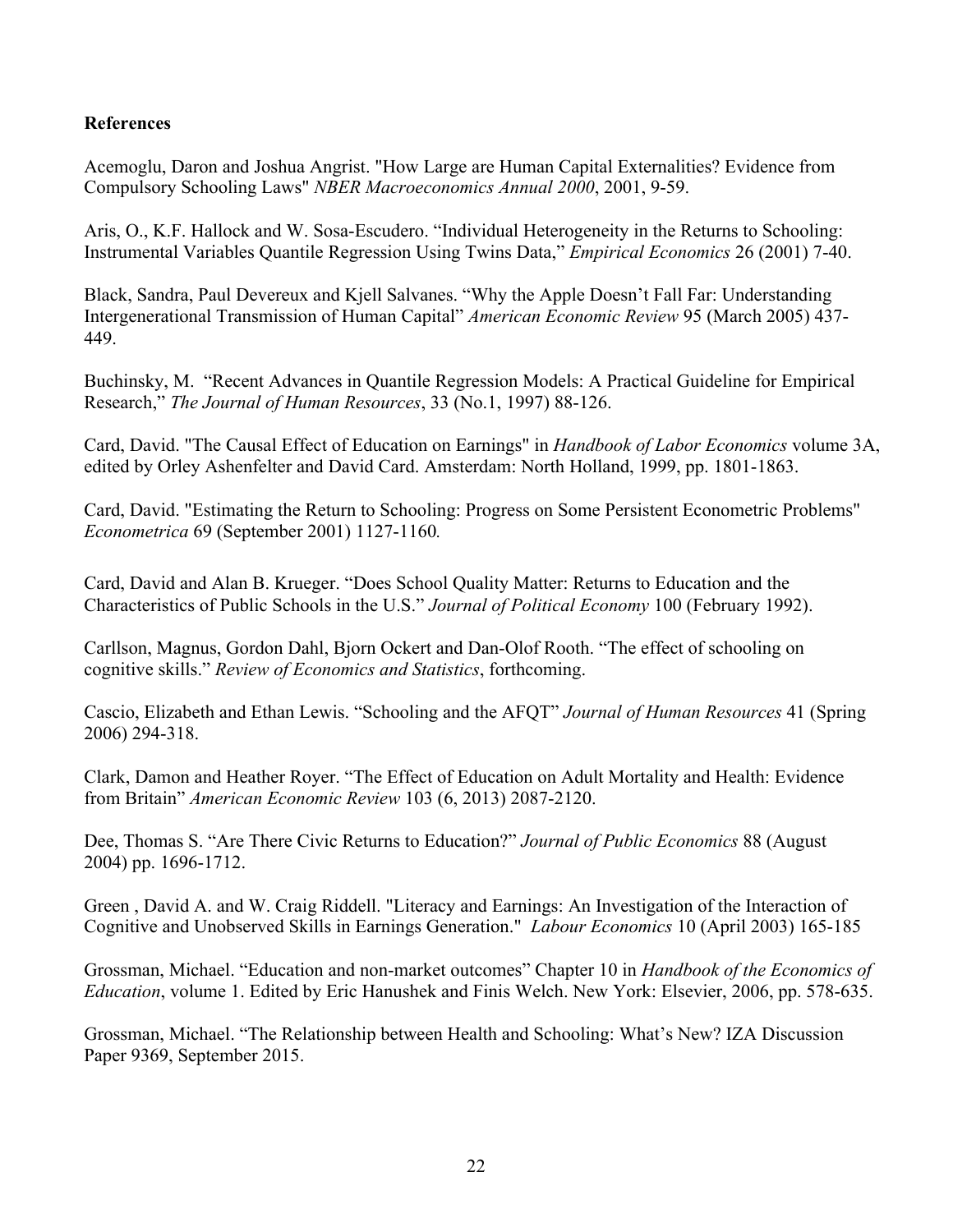Kuhn, P. and C. Weinberger. "Leadership Skills and Labor Market Outcomes," *Journal of Labor Economics*, 23 (July, 2005) 395-436.

Lleras-Muney, Adriana "The Relationship Between Education and Adult Mortality in the United States" *Review of Economic Studies* 72 (No. 1, 2005) 189-221.

Lochner, Lance and Enrico Moretti. "The Effect of Education on Crime: Evidence from Prison Inmates, Arrests and Self-Reports" *American Economic Review* 94 (March 2004) pp. 155-189.

Milligan, Kevin, Enrico Moretti and Philip Oreopoulos. "Does Education Improve Citizenship? Evidence from the U.S. and the U.K." *Journal of Public Economics* 88 (August 2004) 1667-1695.

Murray, T. Scott, Yvan Clermont and Marilyn Binkley. *Measuring Adult Literacy and Life Skills: New Frameworks for Assessment*. Ottawa: Statistics Canada, 2005.

Oreopoulos, Philip. 2006. "The compelling effects of compulsory schooling: Evidence from Canada" *Canadian Journal of Economics* 39 (February) 22-52.

Oreopoulos, Philip. "Do dropouts drop out too soon? Wealth, health and happiness from compulsory schooling" *Journal of Public Economics* 91 (2007) 2213-2229.

Oreopoulos, Philip, Marianne Page and Ann Stevens. "Does Human Capital Transfer from Parent to Child? The Intergenerational Effects of Compulsory Schooling" *Journal of Labor Economics* 24 (October 2006) 729-760.

Oreopoulos, Philip, and Kjell Salvanes. 2011. "Priceless: The Nonpecuniary Benefits of Schooling" *Journal of Economic Perspectives* 25 (Winter): 159-184.

Plug, Erik. "Estimating the Effect of Mother's Schooling on Children's Schooling Using a Sample of Adoptees" *American Economic Review* 94 (March 2004) 358-368.

Rosen, Sherwin. 1974. "Hedonic Prices and Implicit Markets: Product Differentiation in Pure Competition" *Journal of Political Economy*

Sen, A. *Development as Freedom*. New York: Anchor Books, 1999.

Welch, Finis. 1969. "Linear Synthesis of Skill Distributions." *Journal of Human Resources* (Summer) 311-329.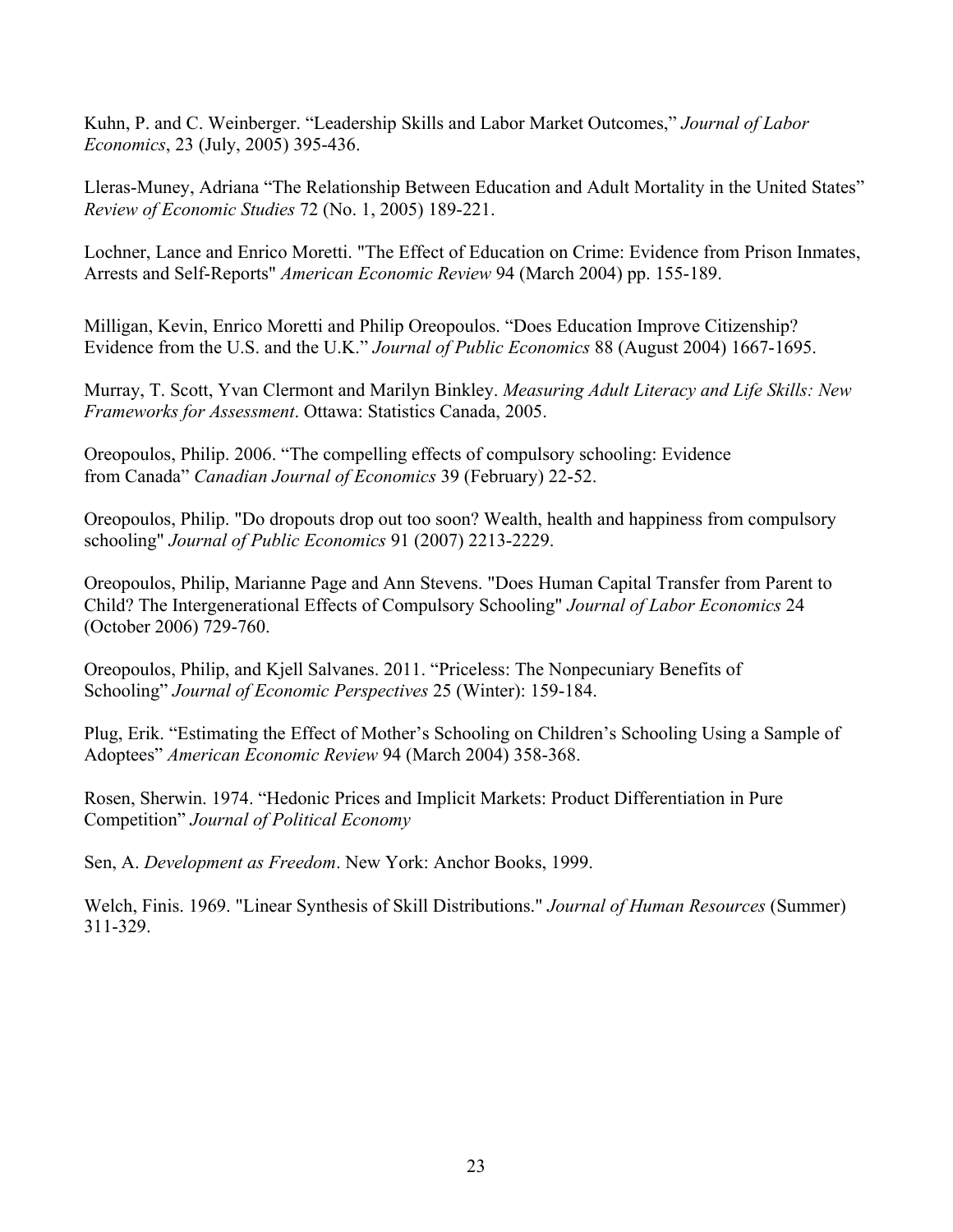

Figure 2

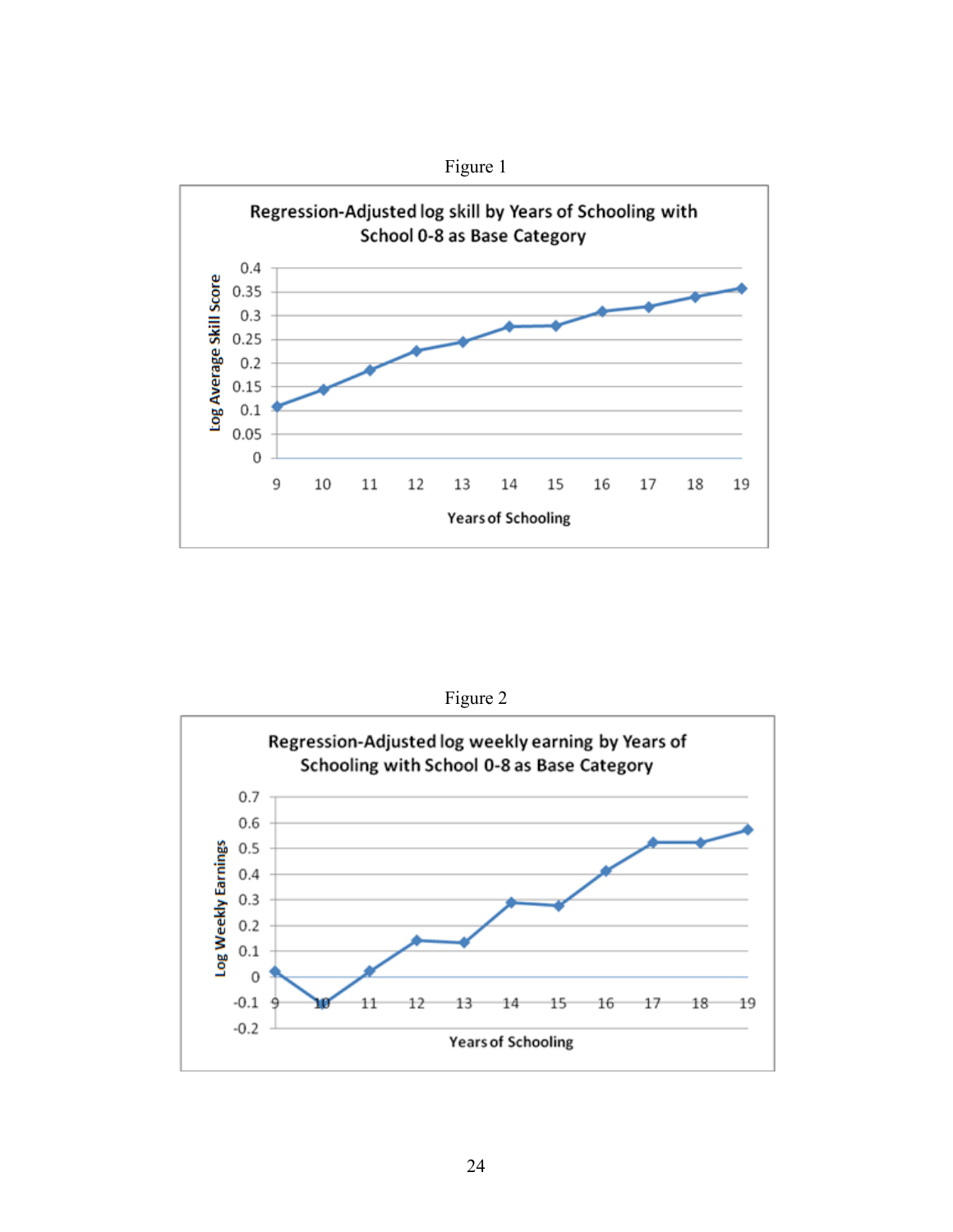|  | <b>Table 1: Summary Statistics</b> |  |
|--|------------------------------------|--|
|--|------------------------------------|--|

| <b>Variables</b>             | Mean   | Std. Dev. | Min              | Max          |
|------------------------------|--------|-----------|------------------|--------------|
| <b>DEPENDENT VARIABLES</b>   |        |           |                  |              |
| Prose Literacy Score         | 266.82 | 51.27     | 83.80            | 435.80       |
| Document Literacy Score      | 263.52 | 53.12     | 82.80            | 430.20       |
| Numeracy Score               | 254.33 | 52.99     | 72.00            | 429.60       |
| Problem Solving Score        | 259.70 | 48.29     | 35.00            | 408.20       |
| Average Literacy Score       | 261.09 | 49.74     | 96.95            | 416.05       |
| <b>EXPLANATORY VARIABLES</b> |        |           |                  |              |
| Female                       | 0.545  | 0.498     | $\mathbf{0}$     | 1            |
| Years of Schooling           | 11.577 | 2.807     | $\boldsymbol{0}$ | 16           |
| <b>Age of Respondent</b>     |        |           |                  |              |
| Age                          | 47.17  | 17.24     | 16               | 100          |
| Age: 26-35                   | 0.149  | 0.356     | $\overline{0}$   | 1            |
| Age: 36-45                   | 0.243  | 0.429     | $\theta$         | 1            |
| Age: 46-55                   | 0.246  | 0.431     | $\theta$         | 1            |
| Age: 56-65                   | 0.176  | 0.381     | $\theta$         | 1            |
| Age: 66+                     | 0.186  | 0.389     | $\mathbf{0}$     | 1            |
| <b>Mother's Education</b>    |        |           |                  |              |
| Less than High School        | 0.544  | 0.498     | $\mathbf{0}$     | 1            |
| High School                  | 0.205  | 0.404     | $\mathbf{0}$     | 1            |
| Some Post Secondary          | 0.108  | 0.311     | $\mathbf{0}$     | 1            |
| <b>University Degree</b>     | 0.050  | 0.218     | $\mathbf{0}$     | 1            |
| None Reported                | 0.092  | 0.290     | $\mathbf{0}$     | 1            |
| <b>Father's Education</b>    |        |           |                  |              |
| Less than High School        | 0.584  | 0.493     | $\boldsymbol{0}$ | $\mathbf{1}$ |
| High School                  | 0.150  | 0.357     | 0                | 1            |
| Some Post Secondary          | 0.098  | 0.297     | $\boldsymbol{0}$ | 1            |
| <b>University Degree</b>     | 0.065  | 0.246     | $\theta$         | 1            |
| None Reported                | 0.104  | 0.306     | $\boldsymbol{0}$ | $\mathbf{1}$ |
| <b>Parental Immigration</b>  |        |           |                  |              |
| Immigrant Mother             | 0.094  | 0.292     | $\boldsymbol{0}$ | 1            |
| Immigrant Father             | 0.109  | 0.311     | $\boldsymbol{0}$ | 1            |
| <b>Ability Proxies</b>       |        |           |                  |              |
| Good Math Grades             | 0.716  | 0.451     | $\boldsymbol{0}$ | 1            |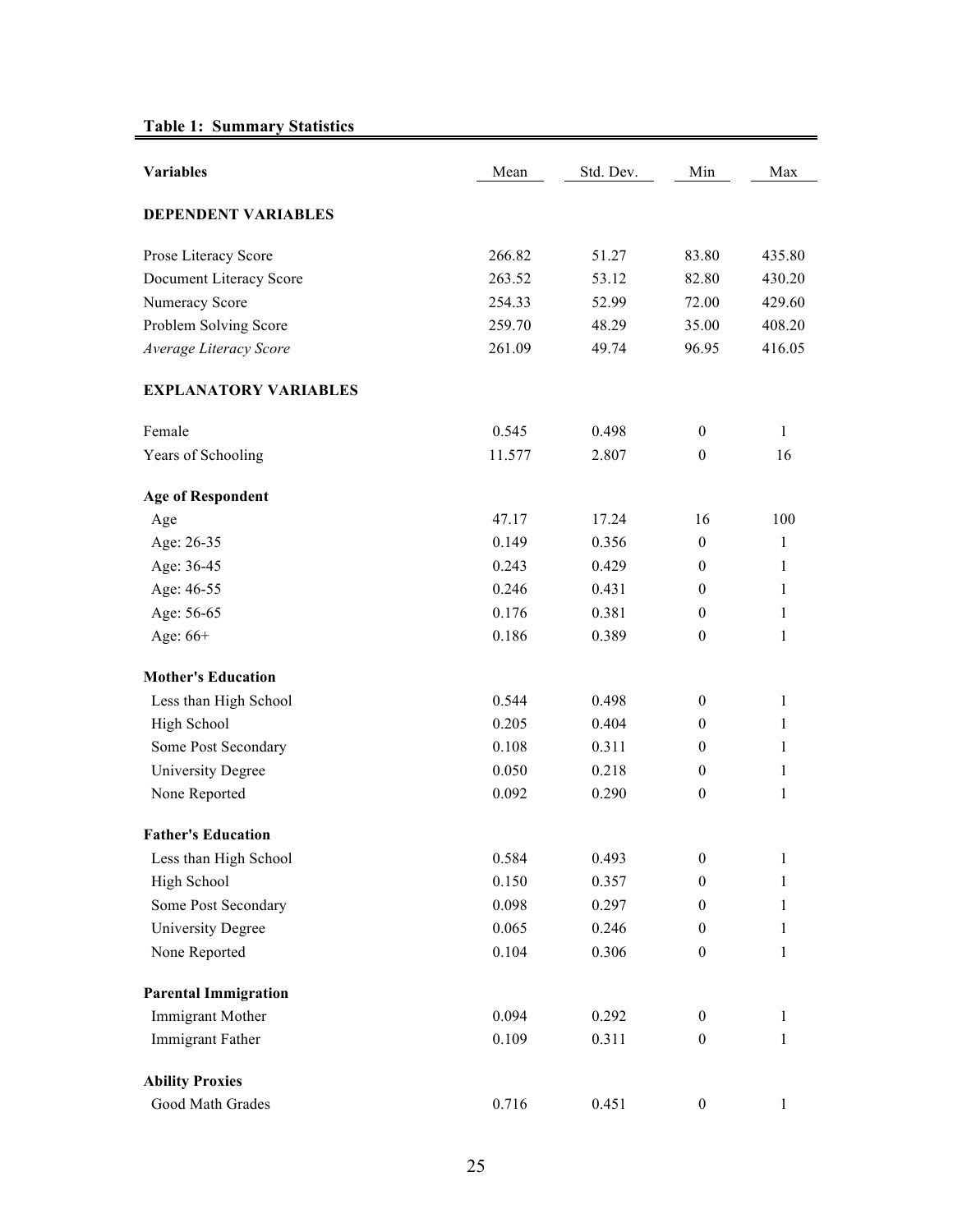| Teachers Too Fast         | 0.300 | 0.458 | $\boldsymbol{0}$ | 1 |
|---------------------------|-------|-------|------------------|---|
| <b>School Entry Age</b>   |       |       |                  |   |
| $<$ 7 years               | 0.485 | 0.500 | $\boldsymbol{0}$ | 1 |
| 7 years                   | 0.386 | 0.487 | $\theta$         | 1 |
| 8 years                   | 0.129 | 0.336 | $\boldsymbol{0}$ | 1 |
| <b>School Leaving Age</b> |       |       |                  |   |
| $\leq$ 15 years           | 0.205 | 0.404 | $\boldsymbol{0}$ | 1 |
| 15 years                  | 0.278 | 0.448 | $\boldsymbol{0}$ | 1 |
| 16 years                  | 0.517 | 0.500 | $\boldsymbol{0}$ | 1 |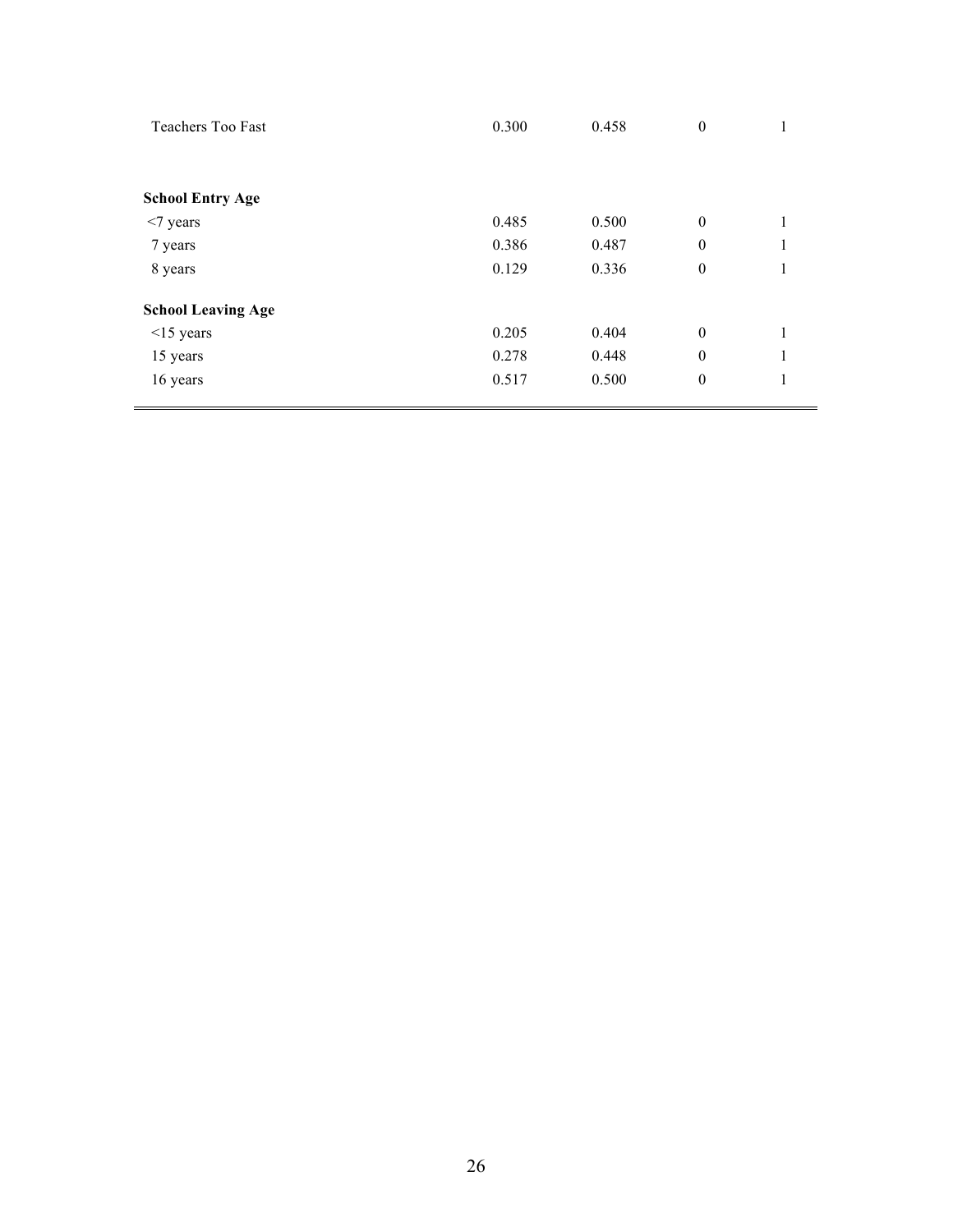| Variable              | OLS1        | OLS2             | OLS3        | IV1              | IV <sub>2</sub>  |
|-----------------------|-------------|------------------|-------------|------------------|------------------|
| Years of Schooling    | $0.036***$  | $0.031***$       | $0.028***$  | $0.073***$       | $0.084***$       |
|                       | [0.001]     | [0.001]          | $[0.001]$   | $[0.012]$        | [0.012]          |
| Female                | $-0.012**$  | $-0.010**$       | $-0.007$    | $-0.024***$      | $-0.027***$      |
|                       | [0.005]     | [0.005]          | [0.005]     | [0.007]          | [0.007]          |
| Age                   | $0.003***$  | $0.006***$       | $0.006***$  | $-0.001$         | $-0.003$         |
|                       | [0.001]     | [0.001]          | [0.001]     | [0.002]          | [0.002]          |
| Age Squared           | $-0.007***$ | $-0.009***$      | $-0.009***$ | $\boldsymbol{0}$ | 0.002            |
|                       | [0.001]     | [0.001]          | [0.001]     | [0.003]          | [0.003]          |
| Mother's Education    |             |                  |             |                  |                  |
| Less than High School |             | $-0.040***$      | $-0.043***$ | $-0.008$         | 0.001            |
|                       |             | [0.006]          | [0.006]     | $[0.012]$        | [0.013]          |
| Some Post Secondary   |             | $\boldsymbol{0}$ | $-0.002$    | $-0.015$         | $-0.019*$        |
|                       |             | [0.007]          | [0.007]     | [0.010]          | $[0.011]$        |
| <b>BA</b> or More     |             | 0.012            | 0.01        | 0.007            | 0.005            |
|                       |             | $[0.012]$        | [0.011]     | [0.015]          | [0.016]          |
| None Reported         |             | $-0.066***$      | $-0.068***$ | $-0.011$         | 0.004            |
|                       |             | [0.011]          | [0.011]     | [0.019]          | [0.021]          |
| Father's Education    |             |                  |             |                  |                  |
| Less than High School |             | $-0.026***$      | $-0.024***$ | 0.008            | 0.017            |
|                       |             | [0.007]          | [0.007]     | [0.013]          | [0.014]          |
| Some Post Secondary   |             | 0.002            | 0.004       | $-0.007$         | $-0.009$         |
|                       |             | [0.008]          | [0.008]     | $[0.010]$        | [0.011]          |
| <b>BA</b> or More     |             | $0.018*$         | $0.024***$  | $-0.005$         | $-0.011$         |
|                       |             | [0.009]          | [0.009]     | [0.014]          | [0.015]          |
| None Reported         |             | $-0.047***$      | $-0.045***$ | 0.005            | 0.019            |
|                       |             | [0.011]          | [0.011]     | [0.019]          | [0.020]          |
| Immigrant Mother      |             | 0.006            | 0.005       | $-0.013$         | $-0.019$         |
|                       |             | [0.008]          | [0.008]     | [0.011]          | [0.012]          |
| Immigrant Father      |             | $0.016**$        | $0.018**$   | 0.004            | $\boldsymbol{0}$ |
|                       |             | [0.008]          | [0.007]     | [0.010]          | [0.011]          |

۰

# **Table 2a: Log of Average Skill Score Regressions**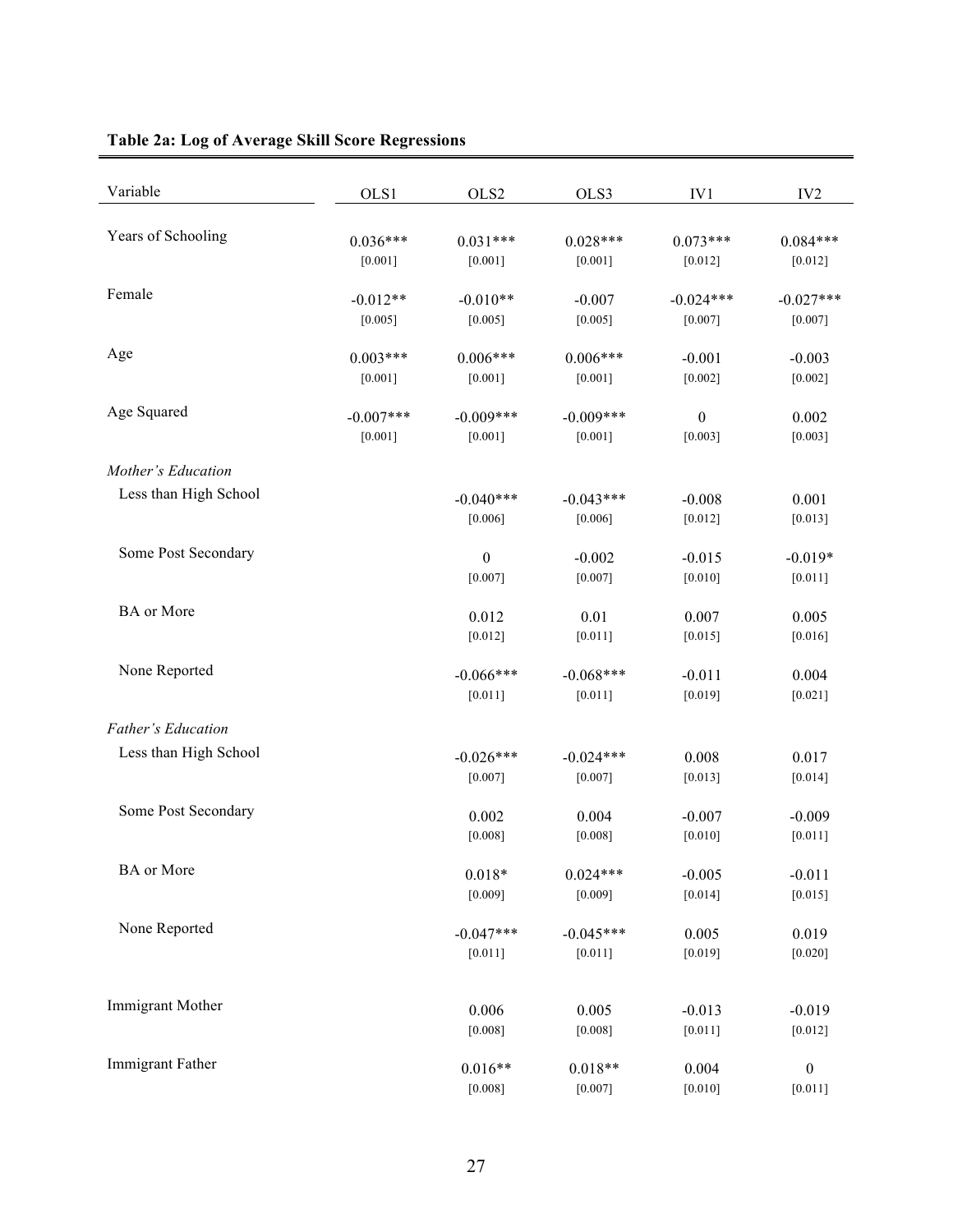| Good Math Grades    |                       |                       | $0.025***$<br>[0.006]  |                     |                       |
|---------------------|-----------------------|-----------------------|------------------------|---------------------|-----------------------|
| Teachers Too Fast   |                       |                       | $-0.026***$<br>[0.006] |                     |                       |
| Constant            | $5.185***$<br>[0.021] | $5.190***$<br>[0.021] | $5.221***$<br>[0.022]  | 4.788***<br>[0.116] | $4.680***$<br>[0.122] |
| <b>Observations</b> | 12370                 | 12370                 | 12370                  | 12370               | 12370                 |
| R-squared           | 0.47                  | 0.50                  | 0.51                   | 0.27                | 0.13                  |

Notes:

1. Standard errors in parentheses. \*, \*\*, \*\*\* statistically significant at 10%, 5%, 1% level.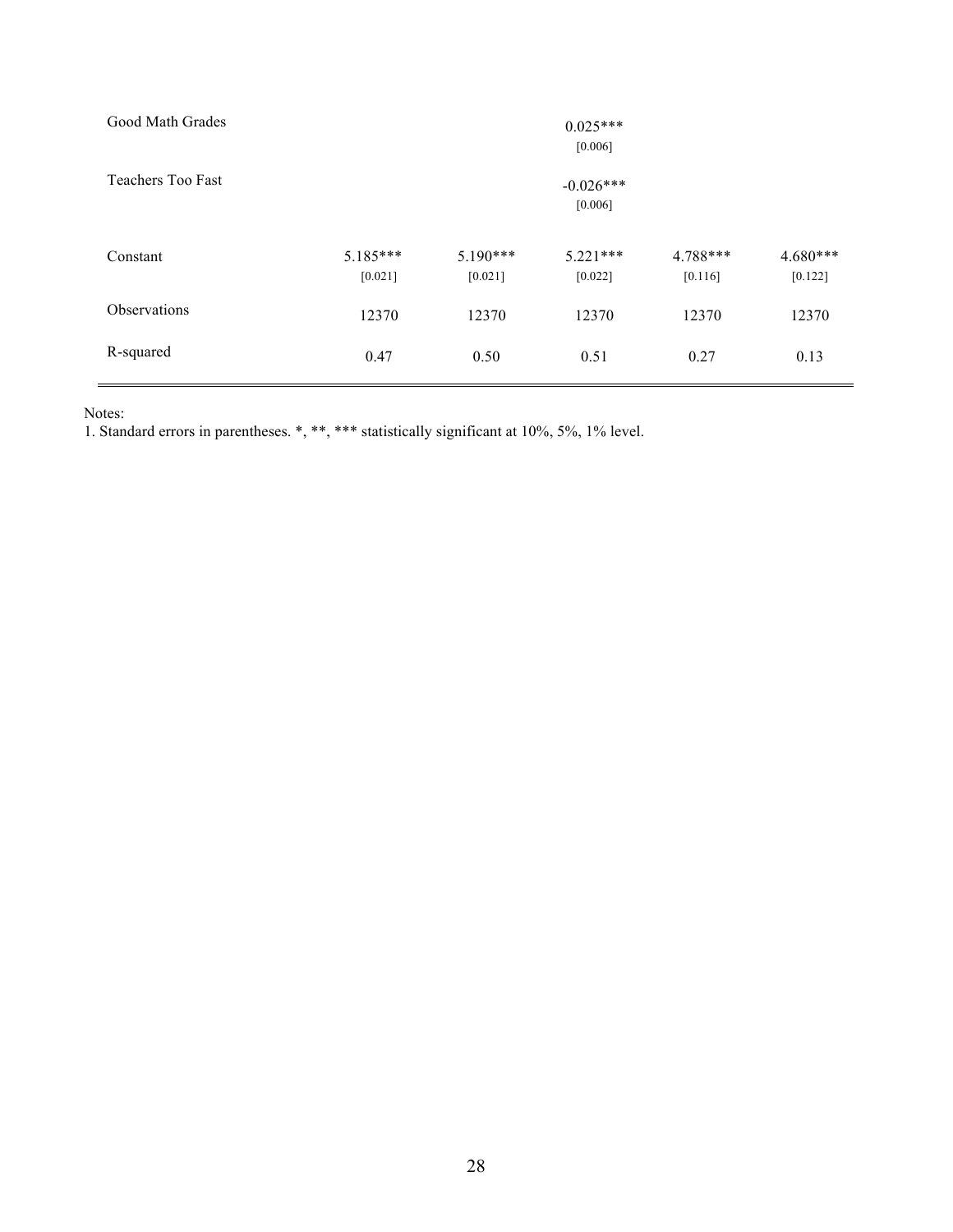| Variable              | Log Prose Score    | Log Document<br>Score | Log Numeracy<br>Score | Log Problem<br>Solving Score |
|-----------------------|--------------------|-----------------------|-----------------------|------------------------------|
| Years of Schooling    | $0.070***$         | $0.085***$            | $0.070***$            | $0.069***$                   |
|                       | $[0.012]$          | [0.014]               | [0.013]               | [0.012]                      |
| Female                | 0.011              | $-0.029***$           | $-0.068***$           | $-0.011$                     |
|                       | [0.007]            | [0.008]               | [0.007]               | [0.007]                      |
| Age                   | $\boldsymbol{0}$   | $-0.003$              | 0.001                 | $-0.002$                     |
|                       | [0.002]            | [0.003]               | [0.002]               | [0.002]                      |
| Age Squared           | $-0.001$           | 0.001                 | $-0.003$              | 0.001                        |
|                       | [0.003]            | [0.003]               | [0.003]               | [0.002]                      |
| Mother's Education    |                    |                       |                       |                              |
| Less than High School | $-0.003$           | 0.002                 | $-0.011$              | $-0.019$                     |
|                       | [0.012]            | [0.014]               | [0.013]               | [0.012]                      |
| Some Post Secondary   | $-0.011$           | $-0.026**$            | $-0.011$              | $-0.013$                     |
|                       | [0.010]            | [0.012]               | [0.011]               | [0.010]                      |
| <b>BA</b> or More     | 0.014              | $-0.002$              | 0.006                 | 0.005                        |
|                       | [0.015]            | [0.016]               | [0.019]               | [0.014]                      |
| None Reported         | $\boldsymbol{0}$   | $-0.003$              | 0.007                 | $-0.046**$                   |
|                       | [0.020]            | [0.023]               | [0.021]               | [0.019]                      |
| Father's Education    |                    |                       |                       |                              |
| Less than High School | 0.002              | 0.012                 | 0.006                 | 0.012                        |
|                       | [0.013]            | [0.015]               | [0.015]               | [0.013]                      |
| Some Post Secondary   | $-0.012$           | $-0.005$              | $-0.011$              | 0.001                        |
|                       | [0.010]            | [0.011]               | [0.012]               | [0.010]                      |
| <b>BA</b> or More     | $-0.005$           | $-0.006$              | $-0.006$              | $-0.003$                     |
|                       | [0.014]            | [0.016]               | [0.015]               | [0.014]                      |
| None Reported         | 0.009              | 0.019                 | $-0.01$               | 0.003                        |
|                       | [0.020]            | [0.022]               | [0.022]               | [0.019]                      |
| Immigrant Mother      |                    |                       |                       |                              |
|                       | $-0.01$<br>[0.011] | $-0.019$<br>[0.013]   | $-0.013$<br>[0.013]   | $-0.012$<br>[0.012]          |
| Immigrant Father      |                    |                       |                       |                              |
|                       | 0.004<br>[0.010]   | 0.008<br>[0.012]      | 0.002<br>[0.012]      | $\boldsymbol{0}$<br>[0.010]  |

# **Table 2b: Individual Skill Score Regressions with CSLA Instrument**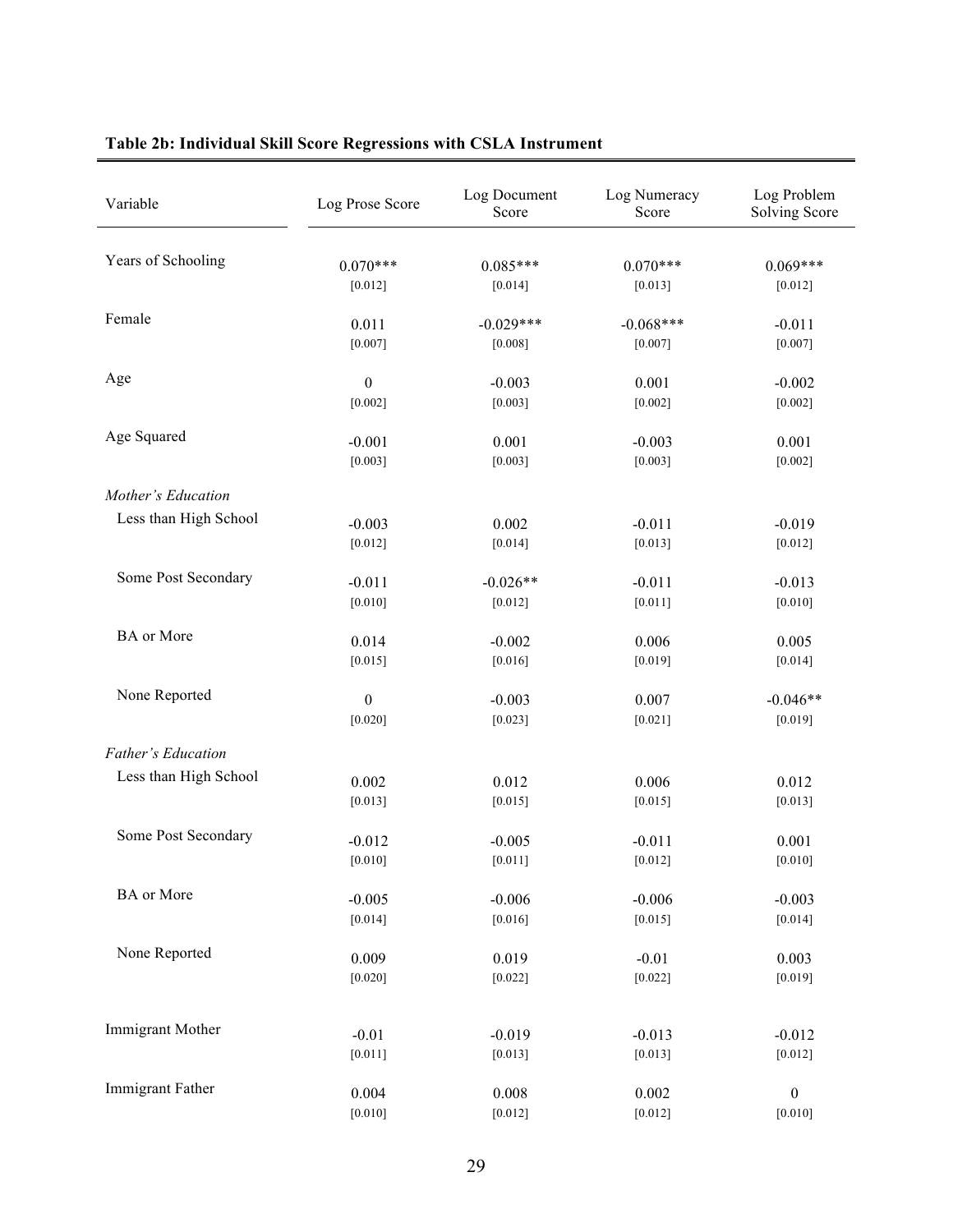| Constant                   | $4.801***$<br>[0.119] | $4.690***$<br>[0.138] | $4.789***$<br>[0.127] | 4.848***<br>[0.115] |
|----------------------------|-----------------------|-----------------------|-----------------------|---------------------|
| <i><b>Observations</b></i> | 12370                 | 12370                 | 12370                 | 12370               |
| R-squared                  | 0.26                  | 0.16                  | 0.33                  | 0.24                |

Notes:

1. Standard errors in parentheses. \*, \*\*, \*\*\* statistically significant at 10%, 5%, 1% level.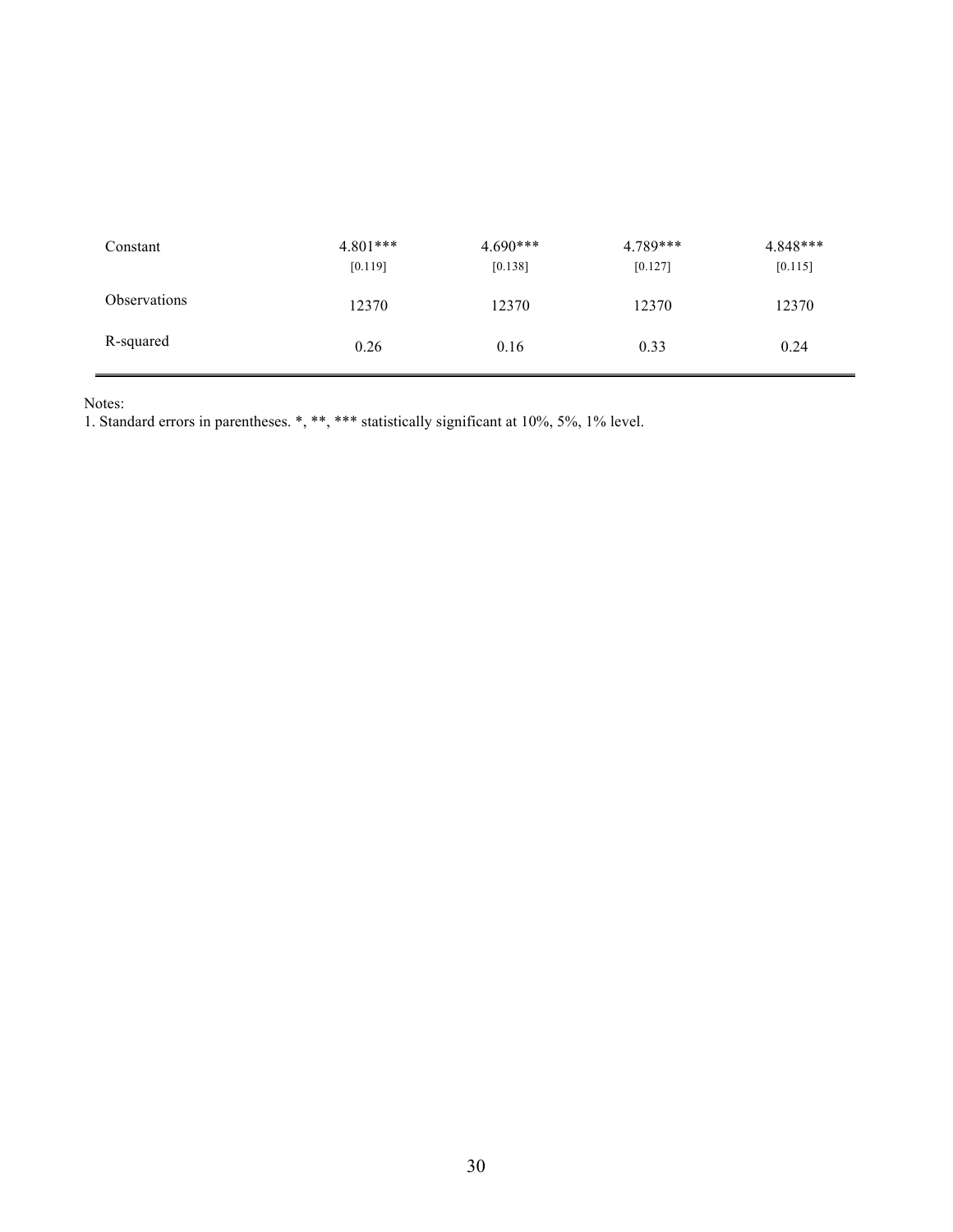| Variable                    | IV1                              | IV <sub>2</sub>                  |
|-----------------------------|----------------------------------|----------------------------------|
| CSLA $> = 15$ & CSLA $< 16$ | $0.630***$                       | $0.494***$                       |
| $CSLA \ge 16$               | [0.113]<br>$0.578***$<br>[0.125] | [0.119]<br>$0.479***$<br>[0.133] |
| CSEA= $5$ or $6$            |                                  | 0.222<br>[0.179]                 |
| $CSEA=7$                    |                                  | 0.389**<br>[0.173]               |
| Female                      | $0.316***$<br>[0.075]            | $0.319***$<br>[0.075]            |
| Age                         | $0.162***$<br>[0.012]            | $0.158***$<br>[0.012]            |
| Age Squared                 | $-0.193***$<br>[0.012]           | $-0.188***$<br>[0.013]           |
| Mother's Education          |                                  |                                  |
| Less than High School       | $-0.740***$<br>[0.111]           | $-0.729***$<br>[0.112]           |
| Some Post Secondary         | $0.361***$<br>[0.117]            | $0.364***$<br>[0.117]            |
| <b>BA</b> or More           | 0.135<br>[0.173]                 | 0.14<br>[0.172]                  |
| None Reported               | $-1.313***$<br>[0.188]           | $-1.293***$<br>[0.188]           |
| Father's Education          |                                  |                                  |
| Less than High School       | $-0.809***$<br>[0.109]           | $-0.818***$<br>[0.109]           |
| Some Post Secondary         | $0.220*$<br>[0.129]              | 0.207<br>[0.129]                 |
| <b>BA</b> or More           | $0.564***$<br>[0.147]            | $0.557***$<br>[0.147]            |
| None Reported               | $-1.252***$                      | $-1.262***$                      |

|  |  |  |  | <b>Table 3: First Stage Results for Years of Schooling</b> |  |
|--|--|--|--|------------------------------------------------------------|--|
|  |  |  |  |                                                            |  |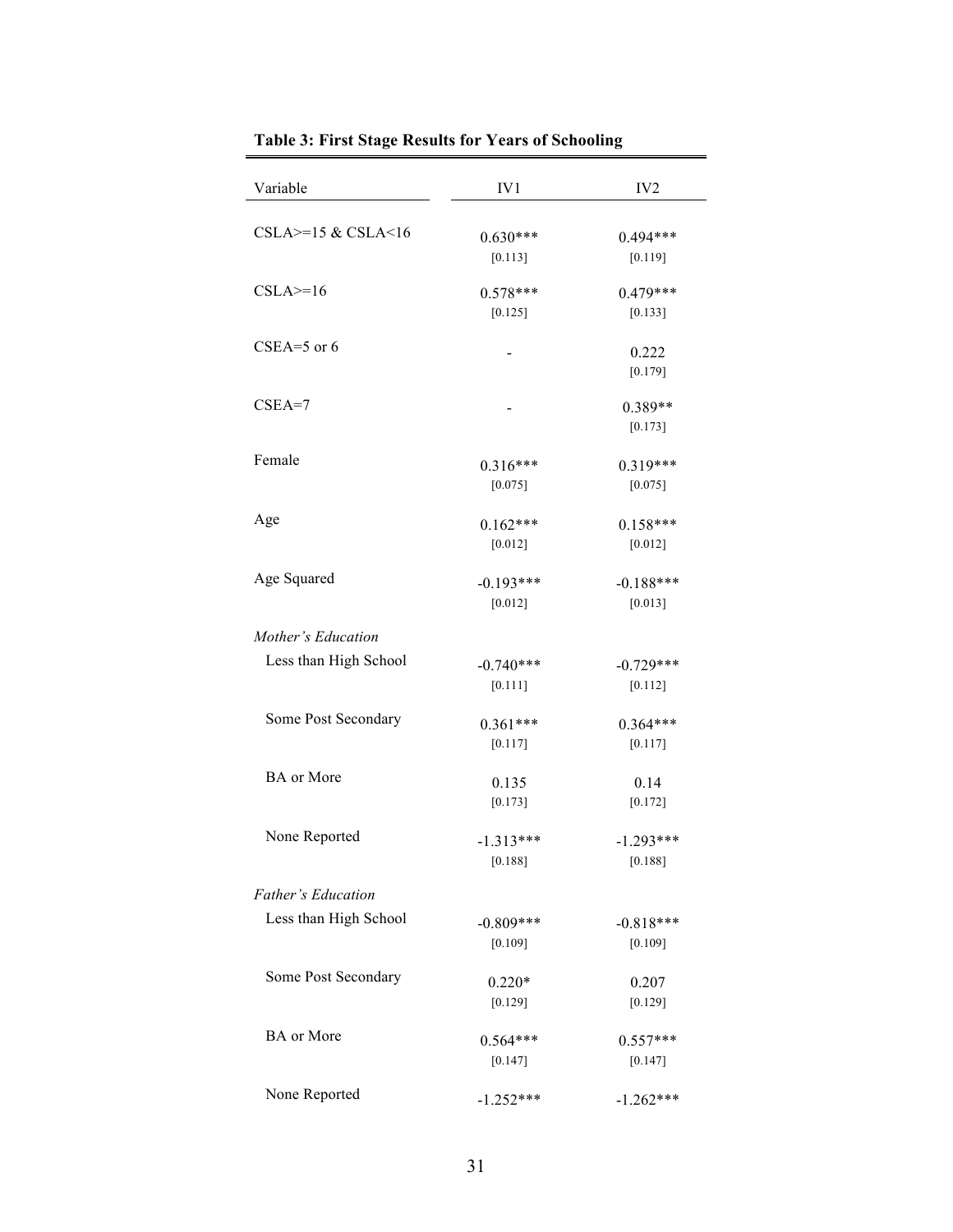|                                 | [0.170]               | [0.169]               |
|---------------------------------|-----------------------|-----------------------|
| Immigrant Mother                | $0.446***$<br>[0.123] | $0.435***$<br>[0.123] |
| Immigrant Father                | $0.241**$             | $0.231*$              |
|                                 | [0.123]               | [0.123]               |
| Constant                        | $9.211***$            | $9.132***$            |
|                                 | [0.290]               | [0.314]               |
| <b>Observations</b>             | 12370                 | 12370                 |
| R-squared                       | 0.27                  | 0.27                  |
| <b>First Stage F-Statistics</b> | 15.78                 | 9.96                  |

Notes:

1. Standard errors in parentheses. \*, \*\*, \*\*\* statistically significant at 10%, 5%, 1% level.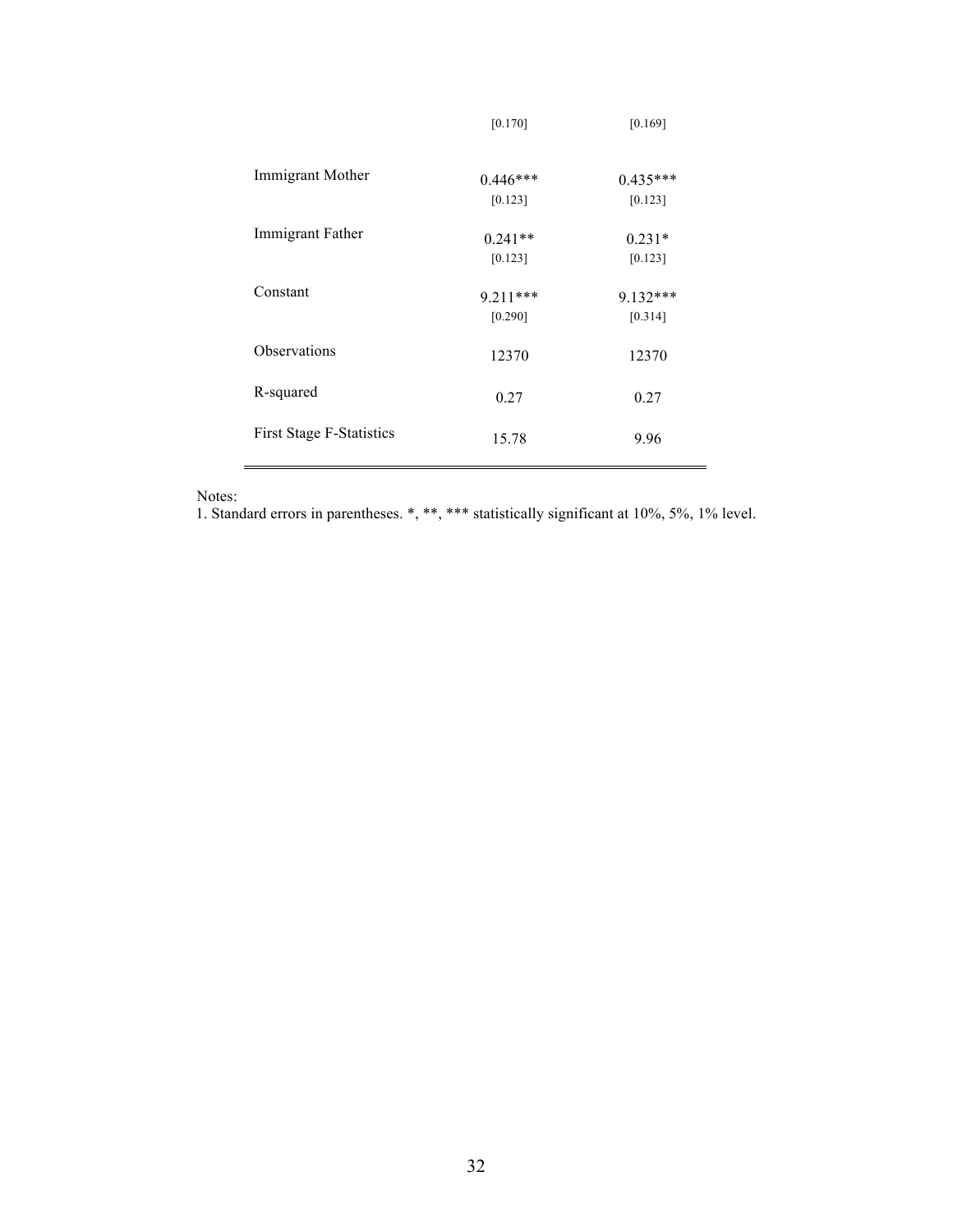## **Table 4: Earnings Regressions**

| Variable                                                                        | OLS1                    | OLS2                   | IV <sub>2</sub>        | IV3                    | IV3                     |
|---------------------------------------------------------------------------------|-------------------------|------------------------|------------------------|------------------------|-------------------------|
| Years of Schooling                                                              | $0.085***$<br>[0.004]   | $0.070***$<br>[0.005]  | $0.089***$<br>[0.026]  | $0.084***$<br>[0.005]  | $0.054***$<br>$[0.015]$ |
| Female                                                                          | $-0.414***$<br>[0.024]  | $-0.411***$<br>[0.023] | $-0.416***$<br>[0.026] | $-0.414***$<br>[0.024] | $-0.408$ ***<br>[0.024] |
| Experience                                                                      | $0.067***$<br>[0.004]   | $0.066***$<br>[0.004]  | $0.067***$<br>[0.006]  | $0.067***$<br>[0.004]  | $0.065***$<br>[0.004]   |
| <b>Experience Squared</b>                                                       | $-0.001***$<br>[0.000]  | $-0.001***$<br>[0.000] | $-0.001***$<br>[0.000] | $-0.001***$<br>[0.000] | $-0.001***$<br>[0.000]  |
| Average Literacy Score                                                          |                         | $0.003***$<br>[0.000]  |                        |                        | $0.005**$<br>[0.003]    |
| Constant                                                                        | $4.657***$<br>$[0.082]$ | $4.115***$<br>[0.115]  | $4.610***$<br>[0.322]  | $4.670***$<br>[0.085]  | $3.548***$<br>[0.553]   |
| Observations                                                                    | 7569                    | 7569                   | 7569                   | 7569                   | 7569                    |
| R-squared                                                                       | 0.39                    | 0.41                   | 0.39                   | 0.39                   | 0.39                    |
| <b>First Stage F-Statistics</b><br>Years of Schooling<br>Average Literacy Score |                         |                        | 20.37                  | 139.73                 | 139.73<br>16.84         |

Notes:

1. Standard errors in parentheses. \*, \*\*, \*\*\* statistically significant at 10%, 5%, 1% level.

2. Parental characteristics, province of residence and urban/rural status dummies are included as control variables in both OLS and IV regression.